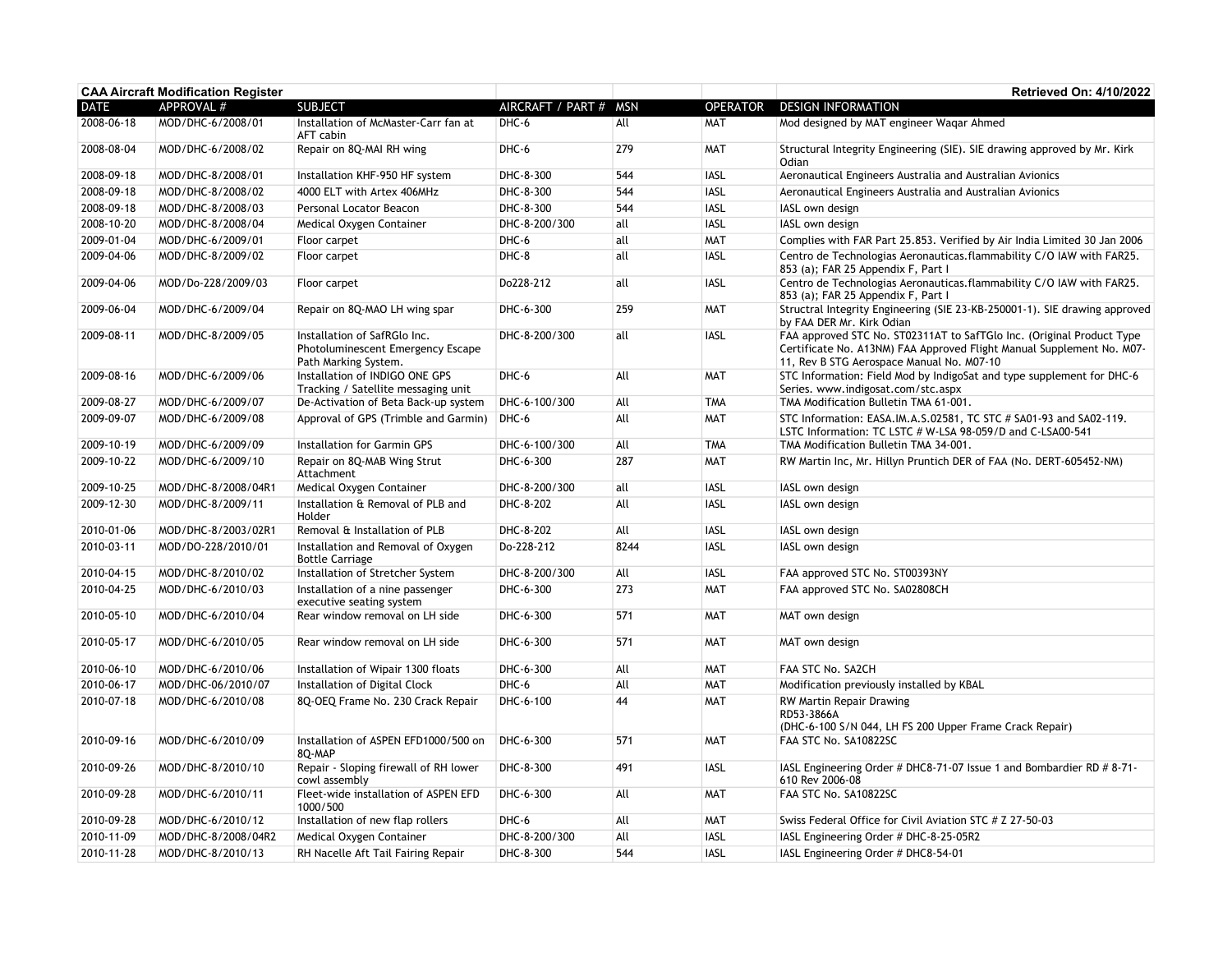| <b>CAA Aircraft Modification Register</b> |                     |                                                                              |                                    |                                        |                 | <b>Retrieved On: 4/10/2022</b>                                                               |
|-------------------------------------------|---------------------|------------------------------------------------------------------------------|------------------------------------|----------------------------------------|-----------------|----------------------------------------------------------------------------------------------|
| <b>DATE</b>                               | <b>APPROVAL #</b>   | <b>SUBJECT</b>                                                               | AIRCRAFT / PART #                  | <b>MSN</b>                             | <b>OPERATOR</b> | <b>DESIGN INFORMATION</b>                                                                    |
| 2010-11-28                                | MOD/DHC-6/2010/14   | Installation of Garmin Traffic Advisory<br>System                            | DHC-6-100/200/300                  | All                                    | <b>MAT</b>      | FAA STC # SA02016SE-D                                                                        |
| 2010-12-01                                | MOD/DHC-6/2010/15   | Installation of Garmin GNS530W/430W                                          | DHC-6 300 Series                   | All                                    | <b>TMA</b>      | Transport Canada STC# SA02-119                                                               |
| 2010-12-09                                | MOD/DHC-6/2010/16   | Installation of Attitude Indicator RCA<br>2600-3                             | DHC-6-100/300                      | All                                    | <b>TMA</b>      | FAA TSO-C4c Authorisation for KMC Model RCA 2600 Electric Attitude<br>Indicator              |
| 2010-12-09                                | MOD/DHC-6/2010/17   | Installation of Wipair Executive<br>Seating System                           | DHC-6-300                          | 597                                    | <b>TMA</b>      | FAA STC # SA02808CH and EASA STC # 10031133                                                  |
| 2011-01-04                                | MOD/DHC-6/2011/01   | Relocation of Main Battery to Nose<br>Compartment                            | DHC-6-100/200/300<br>Series        | All                                    | <b>MAT</b>      | TC data sheet No. LBA 2034 Rev.09 AIRplus design Organization Handbook                       |
| 2011-01-09                                | MOD/DHC-6/2011/02   | Installation of a nine passenger<br>executive seating system                 | DHC-6-300                          | 375                                    | <b>MAT</b>      | FAA approved STC No. SA02808CH                                                               |
| 2011-01-11                                | MOD/DHC-6/2011/03   | Installation of Garmin 400w/500w<br><b>Series</b>                            | DHC-6-100/200/300<br>Series        | All                                    | <b>MAT</b>      | FAA STC No. SA01933LA-D                                                                      |
| 2011-04-03                                | MOD/DHC-8/2011/04   | Installation of Class Divider                                                | DHC-8-200                          | All                                    | <b>IASL</b>     | IASL Engineering report # Q2BCC01-200                                                        |
| 2011-04-10                                | MOD/DHC-6/2011/05   | <b>Stretcher Rack Installation</b>                                           | DHC-6-100/200/300<br>Series        | All                                    | MAT             | TC STC No. SA01-97 and Aero Consulting Services Ltd Information Manual                       |
| 2011-04-20                                | MOD/DHC-6/2011/06   | <b>Cabin Heating Duct Removal</b>                                            | DHC-6-100/200/300<br>Series        | All                                    | <b>MAT</b>      | MAT Mod no: MAT/2011/MOD/06 Document: "Replacing Cabin Heating<br>Ducts with KYDEX Material" |
| 2011-04-28                                | MOD/DHC-6/2011/07   | Installation of Whelen Anti Collision<br>Lights                              | DHC-6-100/200/300<br><b>Series</b> | All                                    | <b>MAT</b>      | FAA STC No. SA615EA                                                                          |
| 2011-05-09                                | MOD/DHC-6/2011/08   | Installation of Whelen Landing Lights                                        | DHC-6-100/200/300<br>Series        | All                                    | <b>MAT</b>      | Whelen Engineering Documentations                                                            |
| 2011-05-29                                | MOD/DHC-6/2011/09   | Installation of Fuel Cap Protection                                          | DHC-6-100/200/300<br>Series        | All                                    | <b>MAT</b>      | MAT own design and as per DHC-6-100/200/300 Series Structural Repair<br>Manual               |
| 2011-06-06                                | MOD/DHC-6/2011/10   | Wipaire cabin VIP interior modification DHC-6-300                            |                                    | 283                                    | <b>MAT</b>      | FAA STC SA02808CH                                                                            |
| 2011-06-09                                | MOD/DHC-6/2011/11   | Installation of Cabin Evacuation<br>Lightings                                | DHC-6-300                          | 283                                    | <b>MAT</b>      | Transport Canada STC# SA01-17 Issue 2                                                        |
| 2011-06-09                                | MOD/DHC-6/2011/12   | Installation of an Amphibian Landing<br><b>Gear Position Advisory System</b> | DHC-6-300                          | 283                                    | <b>MAT</b>      | FAA STC SA39CH                                                                               |
| 2011-06-15                                | MOD/DHC-6/2011/13   | Installation of ATPST57 cabin interior<br>kit                                | DHC-6-300                          | 273                                    | MAT             | TC STC # SA08-71 dated August 14, 2008                                                       |
| 2011-03-13                                | MOD/DHC-6/2011/14   | <b>Elevator Trailing Edge Replacement</b>                                    | DHC-6                              | 449-L22                                | <b>MAT</b>      | TC STC # SA01-135 dated October 31, 2001                                                     |
| 2011-06-29                                | MOD/B767/2011/15    | <b>Cabin Reconfiguration</b>                                                 | B767-3P6ER                         | 24496                                  | <b>MGA</b>      | SR Technics (EASA.21J.358) Classification and Certification Sheet # C.<br>OSMD.000147-CCS    |
| 2011-07-10                                | MOD/DHC-6/2011/14R1 | <b>Elevator Trailing Edge Replacement</b>                                    | DHC-6-100/200/300                  | as per<br>agreement with<br><b>RMA</b> | MAT             | TC STC # SA01-135 dated October 31, 2001                                                     |
| 2011-07-12                                | MOD/DHC-8/2011/04R1 | Installation of Class Divider                                                | DHC-8-200/315                      | All                                    | <b>IASL</b>     | IASL Engineering report # Q2CDS01-DHC                                                        |
| 2011-07-28                                | MOD/DHC-6/2011/16   | Installation of Wipair Executive<br>Seating System                           | DHC-6-300                          | 657                                    | <b>TMA</b>      | FAA STC # SA02808CH and EASA STC # 10031133                                                  |
| 2011-09-08                                | MOD/DHC-6/2011/17   | Installation of Vista Vents                                                  | DHC-6-300/400                      | All                                    | <b>TMA</b>      | TMA modification bulletin TMA 56-001                                                         |
| 2011-09-26                                | MOD/B767/2011/18    | Installation of uQAR Quick Access<br>Reader                                  | B767-3P6ER                         | 24496                                  | <b>MGA</b>      | FAA STC #ST02776AT                                                                           |
| 2011-10-02                                | MOD/B767/2011/15R1  | Cabin Reconfiguration                                                        | B767-3P6ER                         | 24496                                  | <b>MGA</b>      | SR Technics (EASA.21J.358) Classification and Certification Sheet # C.<br>OSMD.000147-CCS    |
| 2011-10-13                                | MOD/DHC-8/2011/19   | Installation of Passenger Sliding<br><b>Window Blinds</b>                    | DHC-8-200/300                      | All                                    | <b>IASL</b>     | TC STC # SA98-48 dated August 03, 2011                                                       |
| 2011-11-02                                | MOD/DHC-6/2011/20   | Installation of Sandel Avionics SN3500<br><b>FHSI</b>                        | DHC-6-300                          | All                                    | TMA             | TMA Modification Bulletin TMA 34-004                                                         |
| 2011-12-01                                | MOD/DHC-6/2011/21   | Rain Protection - Cabin Door                                                 | DHC-6-100/200/300                  | All                                    | <b>MAT</b>      | TMA Modification document # MAT/2011/MOD/20                                                  |
| 2011-12-12                                | MOD/DHC-6/2011/22   | Chip Detector Indication System                                              | DHC-6-100/200/300                  | All                                    | MAT             | Western Avionics Drawing # 35397-001                                                         |
| 2011-12-26                                | MOD/DHC-8/2008/03R1 | Installation of PLB Holder                                                   | DHC-8-200/300                      | All                                    | <b>IASL</b>     | IASL Engineering Order # DASH 8-25-04R1                                                      |
| 2012-02-06                                | MOD/B767/2012/01    | Installation of uQAR Quick Access<br>Reader                                  | B767-300                           | All                                    | <b>MGA</b>      | FAA STC #ST02776AT                                                                           |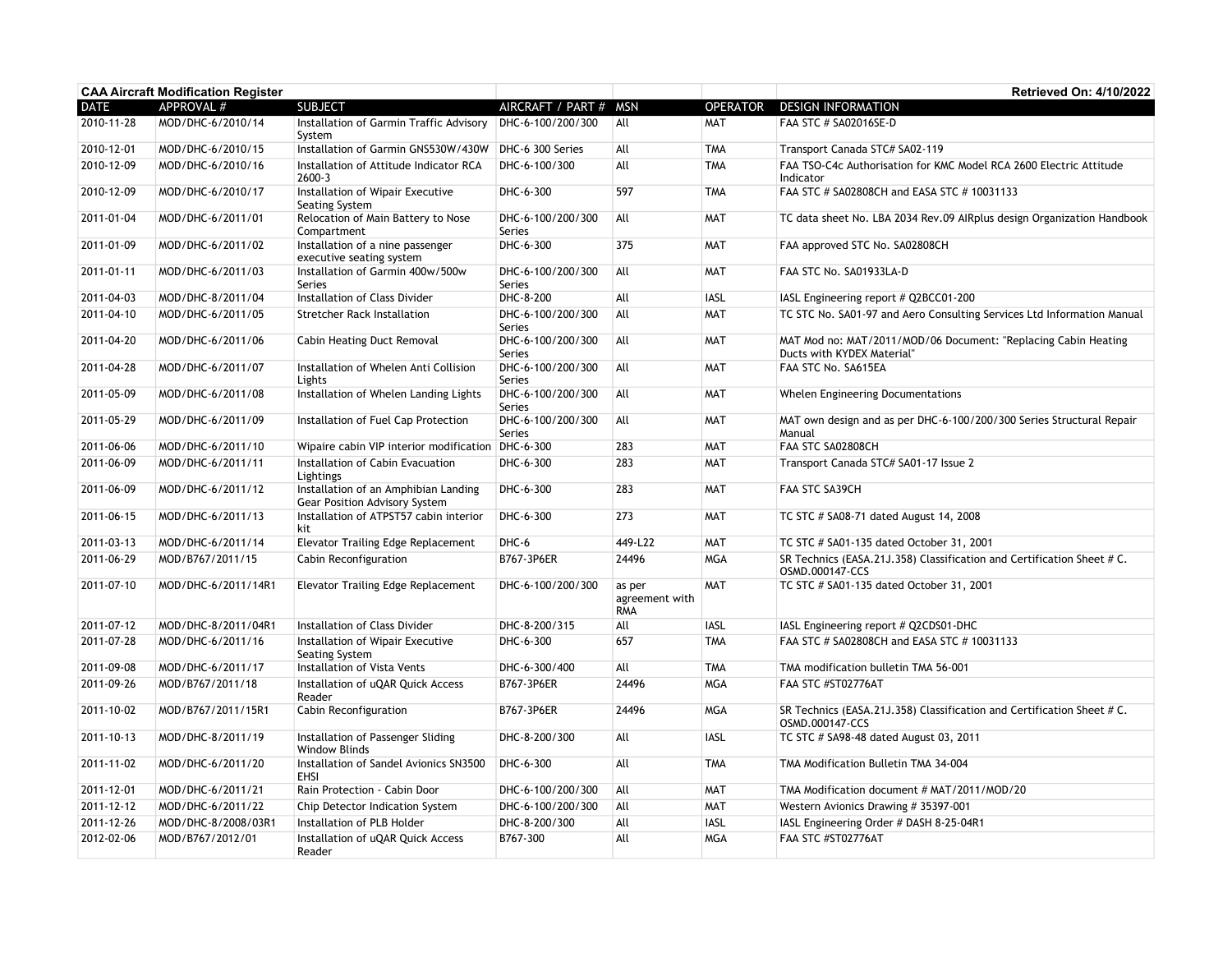| <b>CAA Aircraft Modification Register</b> |                    |                                                                                         |                       |              |                 | Retrieved On: 4/10/2022                                                                                                                                                                                                |
|-------------------------------------------|--------------------|-----------------------------------------------------------------------------------------|-----------------------|--------------|-----------------|------------------------------------------------------------------------------------------------------------------------------------------------------------------------------------------------------------------------|
| <b>DATE</b>                               | APPROVAL #         | <b>SUBJECT</b>                                                                          | AIRCRAFT / PART # MSN |              | <b>OPERATOR</b> | <b>DESIGN INFORMATION</b>                                                                                                                                                                                              |
| 2012-02-13                                | MOD/DHC-6/2012/02  | Installation of Whelen Beacon Light                                                     | DHC-6-300             | All          | <b>TMA</b>      | TMA Modification Bulletin TMA 33-002 and FAA STC SA615EA                                                                                                                                                               |
| 2012-02-13                                | MOD/DHC-6/2012/03  | Installation of Whelen Anti Collision<br>Strobe Light System                            | DHC-6 -300            | All          | <b>TMA</b>      | TMA Modification Bulletin TMA 33-001 and FAA STC SA800EA                                                                                                                                                               |
| 2012-03-13                                | MOD/DHC-6/2012/04  | Installation of Garmin GTX330<br>Transponder                                            | DHC-6 -300            | All          | <b>TMA</b>      | ETSO EASA.IM.210.1254                                                                                                                                                                                                  |
| 2012-03-13                                | MOD/DHC-6/2012/05  | Installation of Garmin GTS800 Traffic<br><b>Advisory System</b>                         | DHC-6 -300            | All          | <b>TMA</b>      | FAA STC SA02016SE-D and ETSO EASA.IM.210.1057                                                                                                                                                                          |
| 2012-03-13                                | MOD/DHC-6/2012/06  | Installation of Attitude Indicator RCA<br>2600-3                                        | DHC-6-100/200/300     | All          | <b>MAT</b>      | FAA TSO-C4c Authorisation for KMC Model RCA 2600 Electric Attitude<br>Indicator                                                                                                                                        |
| 2012-03-13                                | MOD/DHC-6/2012/07  | Installation of Garmin GTX330<br>Transponder                                            | DHC-6-100/200/300     | All          | <b>MAT</b>      | ETSO EASA.IM.210.1254                                                                                                                                                                                                  |
| 2012-08-23                                | MOD/B757/2012/08   | Cabin Reconfiguration                                                                   | B757-204              | 25623        | <b>MGA</b>      | Cabin Reconfiguration MOD-1231 by AedoDec (EASA.21J.307)                                                                                                                                                               |
| 2012-09-09                                | MOD/B767/2012/09   | Cabin Reconfiguration                                                                   | B767-30YER            | 26206        | MGA             | Main Passenger Cabin Interior Arrangement Engineering Authorization Doc<br>No: 76L2521849 Revision 3 dated 5 September 2012 by Jossair Company,<br>FAA Form 8110-3 dated 9 September 2012, FAA DER Ref: DERT-510352-CE |
| 2012-10-18                                | MOD/A320/2012/10   | Cabin Reconfiguration                                                                   | A320-214              | 2347         | IASL            | A320 MSN 2347 Cabin Reconfiguration AFSB-A320-12-015-25-001 Revision<br>00 by Air France under Societe AIR FRANCE DO Approval EASA.21J.027                                                                             |
| 2012-10-22                                | MOD/B767/2012/09R1 | Cabin Reconfiguration                                                                   | B767-30YER            | 26206        | <b>MGA</b>      | Main Passenger Cabin Interior Arrangement Engineering Authorization Doc<br>No: 76L2521849 Revision 5 dated 16 October 2012 by Jossair Company,<br>FAA Form 8110-3 FAA DER Ref: DERT-510352-CE                          |
| 2012-11-01                                | MOD/DHC-6/2012/11  | Major Repair - Stringer repair on SIE<br>Wing Assy S/N 302                              | DHC-6-300             | All          | <b>MAT</b>      | FAA STC SA00364LA and SIE EO #SIE-23-940 Rev. V                                                                                                                                                                        |
| 2012-11-13                                | MOD/A320/2012/12   | Installation of PLB and Holder                                                          | A320-214              | 2347         | <b>IASL</b>     | IASL Modification Bulletin No. A320X-25-01                                                                                                                                                                             |
| 2012-11-14                                | MOD/A320/2012/13   | Installation of Stretcher System on<br>A320-214                                         | A320-214              | All          | <b>IASL</b>     | EASA STC No. 10031757, Rev 4                                                                                                                                                                                           |
| 2012-12-02                                | MOD/DHC-6/2012/14  | Repair for corrosion on stringer and<br>doubler                                         | DHC-6-300             | 256          | <b>MAT</b>      | REO6-57-V114 Corrosion on Stringer, C6W1021-31, and Doubler, C6W1022-<br>27, at Yw89.15 LHS Lower Surface of Wing C6W1002-59, approved in<br>accordance with Transport Canada DAO No. 04-V-02                          |
| 2012-12-09                                | MOD/A320/2012/15   | Installation and Removal of SICMA Leg<br><b>Rest Assv</b>                               | A320-214              | 2347         | <b>IASL</b>     | IASL Modification Bulletin No. A320X-25-03                                                                                                                                                                             |
| 2012-12-13                                | MOD/B757/2012/16   | Installation of L3 MicroQAR                                                             | B757-204              | 25623        | <b>MGA</b>      | FAA STC: STC02679AT                                                                                                                                                                                                    |
| 2013-01-05                                | MOD/DHC-6/2013/01  | Electric Motor and Hydraulic Pump<br>Replacement                                        | DHC-6-100/200/300     | All          | <b>MAT</b>      | FAA STC: SA10407SC                                                                                                                                                                                                     |
| 2013-02-19                                | MOD/DHC-6/2013/02  | Repair of Corrosion on Stringer                                                         | DHC-6-300             | 659          | <b>MAT</b>      | Viking REO 6-57-V115. Applicable to wing P/N C6W1002-59, S/N VAL0033                                                                                                                                                   |
| 2013-03-10                                | MOD/DHC-8/2013/03  | Replacement of UNS-1B Management<br>System with UNS-1Lw                                 | DHC-8-200             | 429          | <b>IASL</b>     | Australian Avionics Pty Ltd EO No. AA1676-02-01 Rev 0                                                                                                                                                                  |
| 2013-03-25                                | MOD/A320/2013/04   | Installation of Donica Digital Media<br>Reproducer type number AE-DMR300                | A320-214              | 2347         | <b>IASL</b>     | EASA STC No. 10039614, Rev 5                                                                                                                                                                                           |
| 2013-06-05                                | MOD/C150/2013/05   | Replacement of engine oil screen with C150<br>an external mounted filter                |                       | All          | AAA             | FAA STC no: SE4315NM                                                                                                                                                                                                   |
| 2013-08-06                                | MOD/B767/2013/06R1 | AFIRS 228 Automated Flight<br>Information Reporting System<br>Installation (Provisions) | B767-300              | 26206, 24496 | <b>MGA</b>      | Transport Canada STC: SA12-67, Issue No: 1                                                                                                                                                                             |
| 2013-08-18                                | MOD/B767/2013/07   | Deactivation of Standalone UNS-1Fw<br><b>FMS</b>                                        | B767-3P6ER            | 24496        | <b>MGA</b>      | Avionics Support Group EO213144-1, Rev: IR and DER Services Inc. Dwg.<br>A2013-061-101                                                                                                                                 |
| 2013-09-02                                | MOD/B767/2013/06R2 | AFIRS 228 Automated Flight<br>Information Reporting System<br>Installation              | B767-300ER            | 26206, 24496 | MGA             | Transport Canada STC No. SA12-67, Issue No.2                                                                                                                                                                           |
| 2013-09-02                                | MOD/B767/2013/06R2 | AFIRS 228 Automated Flight<br>Information Reporting System<br>Installation              | B767-300ER            | 26206, 24496 | <b>MGA</b>      | Transport Canada STC No. SA12-67, Issue No.2                                                                                                                                                                           |
| 2013-09-22                                | MOD/DHC-6/2013/08  | 14V Power System and Storage Pouch                                                      | DHC-6-300             | All          | <b>TMA</b>      | FAA TSO C-71, RTCA DO-160d                                                                                                                                                                                             |
| 2013-09-27                                | MOD/DHC-8/2013/09  | Installation of Wardrobe Trolly<br>Securing Device                                      | DHC-8-314             | 499          | <b>IASL</b>     | IASL EO Q2/DHC8/EO/002 Parts 1 and 2                                                                                                                                                                                   |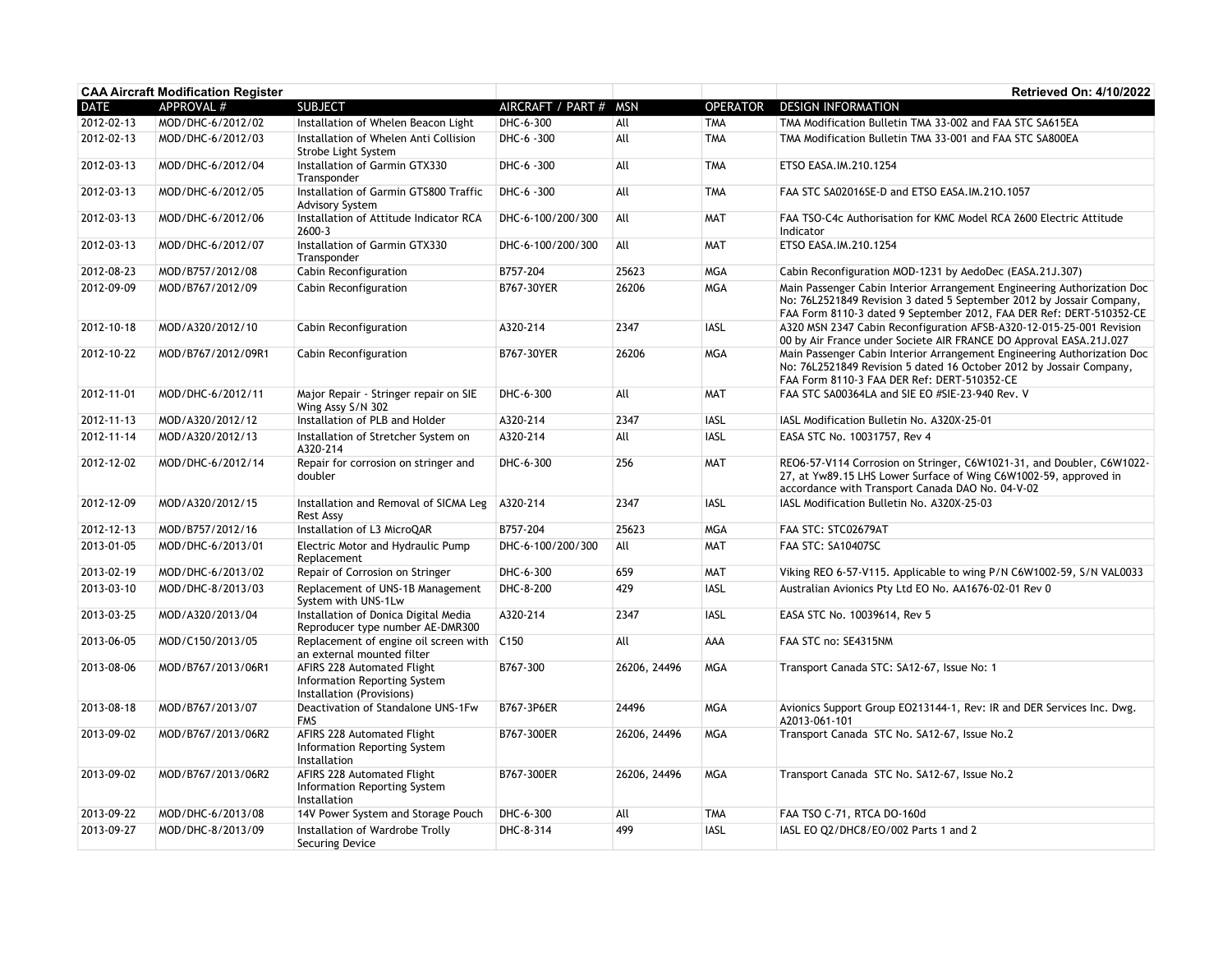| <b>CAA Aircraft Modification Register</b> |                     |                                                                                          |                                                      |                                 |                 | <b>Retrieved On: 4/10/2022</b>                                                                                                                                                                            |
|-------------------------------------------|---------------------|------------------------------------------------------------------------------------------|------------------------------------------------------|---------------------------------|-----------------|-----------------------------------------------------------------------------------------------------------------------------------------------------------------------------------------------------------|
| <b>DATE</b>                               | APPROVAL #          | <b>SUBJECT</b>                                                                           | AIRCRAFT / PART # MSN                                |                                 | <b>OPERATOR</b> | <b>DESIGN INFORMATION</b>                                                                                                                                                                                 |
| 2013-12-02                                | MOD/DHC-8/2013/10   | Temporary repair of frangible switch<br>cover                                            | DHC-8-315                                            | 491                             | <b>IASL</b>     | IASL EO # 02/DHC8/EO/006                                                                                                                                                                                  |
| 2014-02-10                                | MOD/B767/2014/1     | De-Activation of PRAM                                                                    | B767-300ER                                           | 26206                           | <b>MEGA</b>     | Deactivation of PRAM Engineering Order by Aerospace Design &<br>Engineering Consultants Pte Ltd, approved by DERT-510389-CE.                                                                              |
| 2014-02-16                                | MOD/PW127/2014/2    | Main Harness, heat shrinkable sleeve<br>repair of PW127F Engine                          | PW127 Engine                                         | AV0050                          | VA              | Minor repair EBR 00121941 by Lufthansa Technik DOA EASA.21J.019                                                                                                                                           |
| 2014-06-11                                | MOD/DHC-6/2014/3    | Relocation of Voltage Regulator                                                          | DHC-6-300                                            | ALL                             | <b>IASL</b>     | IASL EO # Q2/DHC6/EO/002                                                                                                                                                                                  |
| 2014-06-12                                | MOD/DHC-6/2014/4    | Installation of two Meradyne model<br>3200 cabin fans                                    | DHC-6-300                                            | ALL                             | <b>IASL</b>     | IASL EO # Q2/DHC6/EO/001                                                                                                                                                                                  |
| 2014-06-26                                | MOD/DHC-6/2014/5    | Installation of Pc Safety Valve Kit                                                      | DHC-6-300                                            | ALL                             | <b>IASL</b>     | Transport Canada STC No. SE00-9 Issue No.1                                                                                                                                                                |
| 2014-07-24                                | MOD/DHC-6/2014/6    | Istallation of Wipaire Model 100<br>Seaplane Floats                                      | DHC-6-200/300                                        | As per Wipaire<br>Authorisation | <b>IASL</b>     | FAA STC No. SA2CH                                                                                                                                                                                         |
| 2014-08-07                                | MOD/DHC-6/2010/06R1 | Istallation of Wipaire Model 13000<br>Amphibious or Model 1300 Seaplane<br><b>Floats</b> | DHC-6-<br>100/200/300/400                            | As per Wipaire<br>Authorisation | <b>TMA</b>      | Transport Canada STC: SA93-103 &<br>Transport Canada STC: SA11-7                                                                                                                                          |
| 2014-08-18                                | MOD/DHC-6/2014/07   | Fuel Cap Protection                                                                      | DHC-6-100/200/300                                    | <b>ALL</b>                      | <b>IASL</b>     | IASL EO # Q2/DHC6/EO/003                                                                                                                                                                                  |
| 2014-08-18                                | MOD/DHC-6/2014/08   | Cabin Blower Fan Installation                                                            | DHC-6-100/200/300                                    | <b>ALL</b>                      | <b>IASL</b>     | IASL EO # Q2/DHC6/EO/004                                                                                                                                                                                  |
| 2014-09-03                                | MOD/DHC-6/2014/09   | DHC-6 LH Wing Stringer Damage Repair DHC-6 Wing                                          | C6W1002-21                                           | 210198                          | <b>TMA</b>      | EASA.21J.560 - KNSI Aviation Engineering Limited SADD 14K002-SADD-001-<br>0.R issued on 2-Aug-2014 and Data Documents 14K002-RP-001-0.R,<br>14K002-CCS-001-0.R, 14K002-SSR-001-0.R and 14K002-GA-001-0.R  |
| 2014-09-03                                | MOD/DHC-6/2014/10   | DHC-6 RH Wing #05 and #06 Stringer<br>Damage Repair                                      | DHC-6 Wing<br>C6W1002-23                             | 230198                          | <b>TMA</b>      | EASA.21J.560 - KNSI Aviation Engineering Limited SADD 14K002-SADD-002-<br>0.R issued on 4-Aug-2014 and Data Documents 14K002-RP-002-0.R,<br>14K002-CCS-002-0.R, 14K002-SSR-002-0.R and 14K002-GA-002-0.R  |
| 2014-09-03                                | MOD/DHC-6/2014/11   | DHC-6 RH Wing #01 Stringer Damage<br>Repair                                              | DHC-6 Wing<br>C6W1002-23                             | 230198                          | <b>TMA</b>      | EASA.21J.560 - KNSI Aviation Engineering Limited SADD 14K002-SADD-003-<br>0.R issued on 5-Aug-2014 and Data Documents 14K002-RP-003-0.R,<br>14K002-CCS-003-0.R, 14K002-SSR-003-0.R and 14K002-GA-003-0.R  |
| 2014-09-03                                | MOD/DHC-6/2014/12   | DHC-6 RH Wing Top Skin Damage<br>Repair                                                  | DHC-6 Wing<br>C6W1002-23                             | 230198                          | <b>TMA</b>      | EASA.21J.560 - KNSI Aviation Engineering Limited SADD 14K002-SADD-004-<br>0.R issued on 12-Aug-2014 and Data Documents 14K002-RP-004-0.R,<br>14K002-CCS-004-0.R, 14K002-SSR-004-0.R and 14K002-GA-004-0.R |
| 2014-09-03                                | MOD/DHC-6/2014/13   | DHC-6 LH Wing Top Skin Damage<br>Repair                                                  | DHC-6 Wing<br>C6W1002-21                             | 210198                          | <b>TMA</b>      | EASA.21J.560 - KNSI Aviation Engineering Limited SADD 14K002-SADD-005-<br>0.R issued on 17-Aug-2014 and Data Documents 14K002-RP-005-0.R,<br>14K002-CCS-005-0.R, 14K002-SSR-005-0.R and 14K002-GA-005-0.R |
| 2014-10-13                                | MOD/DHC-6/2014/14   | Repair - Wing Leading Edge<br><b>Corrugation Damage</b>                                  | DHC-6 Wing<br>C6W1002-23                             | 230198                          | <b>TMA</b>      | EASA.21J.560 - KNSI Aviation Engineering Ltd. document number 14K002-<br>CSS-007-0.R                                                                                                                      |
| 2014-10-13                                | MOD/DHC-6/2014/15   | Repair - Wing Rear Spar Damage                                                           | DHC-6 Wing<br>C6W1002-21                             | 210198                          | <b>TMA</b>      | EASA.21J.560 - KNSI Aviation Engineering Ltd. document number 14K002-<br>CSS-008-0.R                                                                                                                      |
| 2014-10-15                                | MOD/DHC-6/2014/16   | Repair - Wing Leading Edge<br><b>Corrugation Damage</b>                                  | DHC-6 Wing<br>C6W1002-21                             | 210198                          | <b>TMA</b>      | EASA.21J.560 - KNSI Aviation Engineering Ltd. document number 14K002-<br>CSS-006-1.R                                                                                                                      |
| 2014-11-18                                | MOD/B757/2014/17    | AFIRS 228 Installation (Provisions)                                                      | B757-204                                             | 25623                           | MEGA            | Transport Canada STC: SA14-39, Issue 1 issued to FLYHT Aerospace<br>Solutions Ltd.                                                                                                                        |
| 2014-12-03                                | MOD/DHC-6/2014/18   | Stabilizers - Horizontal Stabilizer Skins   DHC-6 Horizontal<br>and Rear Spar Repair     | Stabilizer and Rear<br>Spar C6TP1004 and<br>C6TP1016 | All                             | <b>TMA</b>      | EASA.21J.560 - KNSI Aviation Engineering Ltd. document number 14K110<br>RP-001-0.R                                                                                                                        |
| 2015-01-13                                | MOD/DHC-6/2015/01   | Repair - Wing Main Spar Fitting                                                          | DHC-6 Wing<br>C6W1001-27                             | 449                             | <b>TMA</b>      | FAA STC No. SA00364LA and TC STC No. SA97-100                                                                                                                                                             |
| 2015-01-20                                | MOD/DHC-6/2015/02   | Repair - Wing Stringer Damage                                                            | DHC-6 Wing<br>C6W1001-27                             | ALL                             | <b>TMA</b>      | EASA.21J.560 - KNSI Aviation Engineering Ltd. document number 14K141<br>RP-001-0.R                                                                                                                        |
| 2015-01-25                                | MOD/DHC-6/2015/03   | Elevator Replacement Trailing Edge                                                       | DHC-6-100/200/300                                    | ALL                             | <b>TMA</b>      | Transport Canada STC: SA01-135 Issue 1, 31 October 2001                                                                                                                                                   |
| 2015-02-03                                | MOD/DHC-6/2015/04   | LH Wing Stringer (# 01) Damage<br>Repair                                                 | DHC-6 Wing<br>C6W1001-25                             | 467                             | <b>TMA</b>      | EASA.21J.560 - KNSI Aviation Engineering Ltd. document number 14K112-<br>CCS-001-0.R                                                                                                                      |
| 2015-02-03                                | MOD/DHC-6/2015/05   | RH Wing Stringer $(# 4, 5 \& 8)$ Damage<br>Repair                                        | DHC-6 Wing<br>C6W1001-27                             | 467                             | <b>TMA</b>      | EASA.21J.560 - KNSI Aviation Engineering Ltd. document number 14K112-<br>CCS-001-0.R                                                                                                                      |
| 2015-02-03                                | MOD/DHC-6/2015/06   | LH Wing Stringer $(\# 5, 7 \& 8)$ Damage<br>Repair                                       | DHC-6 Wing<br>C6W1001-25                             | 467                             | <b>TMA</b>      | EASA.21J.560 - KNSI Aviation Engineering Ltd. document number 14K112-<br>CCS-006-0.R                                                                                                                      |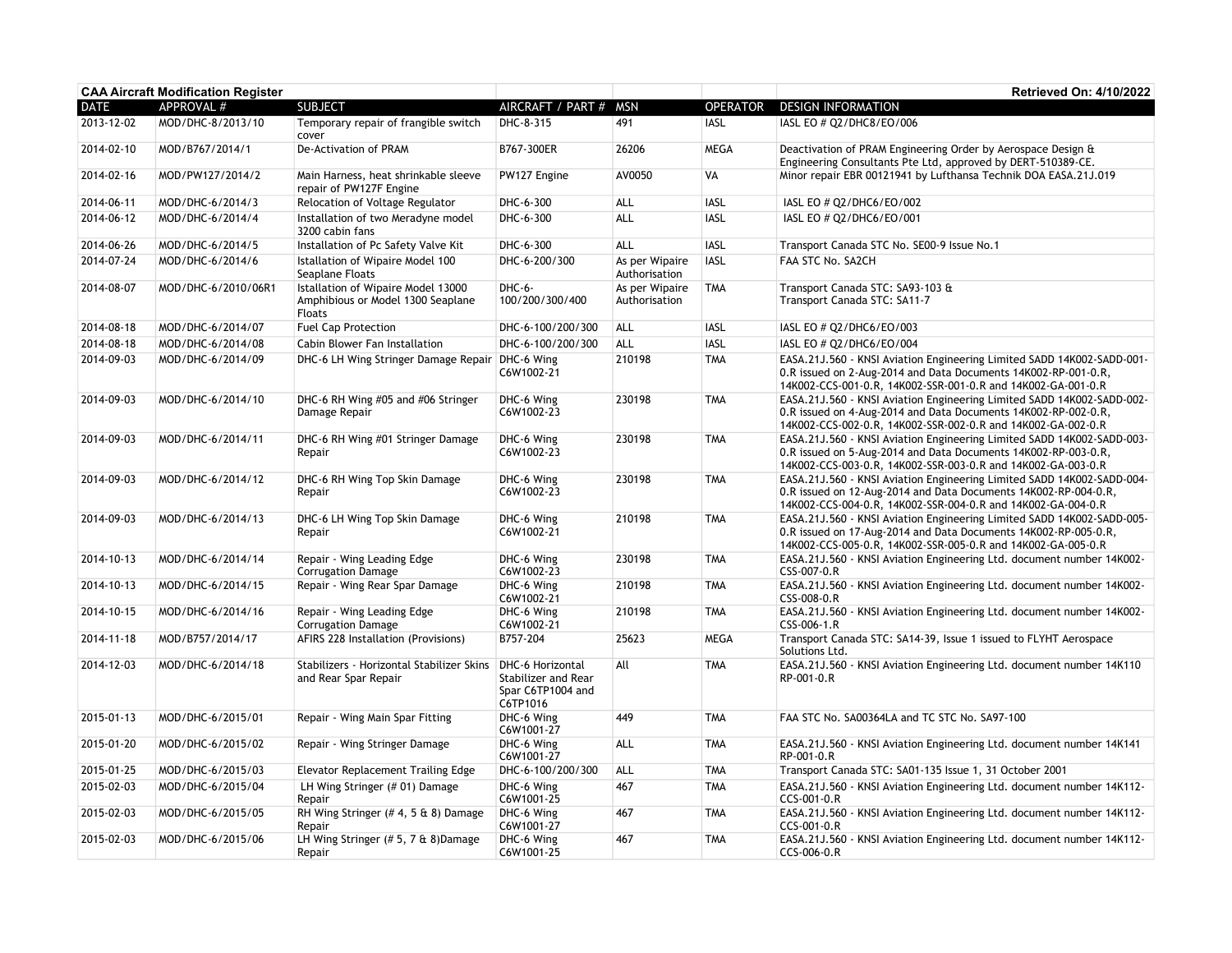|             | <b>CAA Aircraft Modification Register</b> |                                                                                           |                                                                                                           |                                                           |                 | Retrieved On: 4/10/2022                                                                                                                                                 |
|-------------|-------------------------------------------|-------------------------------------------------------------------------------------------|-----------------------------------------------------------------------------------------------------------|-----------------------------------------------------------|-----------------|-------------------------------------------------------------------------------------------------------------------------------------------------------------------------|
| <b>DATE</b> | APPROVAL #                                | <b>SUBJECT</b>                                                                            | AIRCRAFT / PART #                                                                                         | <b>MSN</b>                                                | <b>OPERATOR</b> | <b>DESIGN INFORMATION</b>                                                                                                                                               |
| 2015-02-04  | MOD/DHC-6/2015/07                         | <b>EFB Container</b>                                                                      | DHC-6 Cockpit                                                                                             | All                                                       | <b>TMA</b>      | TMA Modification Bulletin TMA 25-002 - EFB Container<br>TMA Drawing TMA 25-002-DR001 - EFB Container<br>TMA Maintenance Manual Supplement TMA 25-002-01 - EFB container |
| 2015-02-26  | MOD/DHC-6/2015/08                         | DHC-6-300 W.S. 58 Wing Main Spar<br>Web Slice                                             | DHC-6-300 Wing Boxs DHC-6-300 Wing TMA<br>1. LHS; PN: C6W1002-<br>21<br>2. RHS; PN: C6W1002- 210110<br>23 | Boxs<br>1. LHS; SN:<br>2. RHS; SN:<br>230120              |                 | SIE Drawing SIE-23941 and FAA Form 8110-3 dated 6th February 2015                                                                                                       |
| 2015-03-01  | MOD/DHC-6/2015/09                         | 8Q-TMU RH Wing Top Skin Damage<br>Repair                                                  | DHC-6 Wing<br>C6W1001-27                                                                                  | 467                                                       | <b>TMA</b>      | EASA.21J.560 - KNSI Aviation Engineering Ltd. document number 14K112<br>RP-005-0.R                                                                                      |
| 2015-03-01  | MOD/DHC-6/2015/10                         | 8Q-TMU LH Wing Top Skin Damage<br>Repair                                                  | DHC-6 Wing<br>C6W1001-25                                                                                  | 467                                                       | <b>TMA</b>      | EASA.21J.560 - KNSI Aviation Engineering Ltd. document number 14K112<br>RP-002-0.R                                                                                      |
| 2015-03-02  | MOD/DHC-6/2015/11                         | First Aid Kit (FAK) Stowage Installation   DHC-6                                          |                                                                                                           | All                                                       | <b>TMA</b>      | EASA.21J.560 - KNSI Aviation Engineering Ltd. document number 15K035-<br>CCS-001-0.R                                                                                    |
| 2015-03-11  | MOD/DHC-6/2015/12                         | Wing Main Spar Splice Repair                                                              | DHC-6 Wing<br>C6W1001-27                                                                                  | 467-L23                                                   | <b>TMA</b>      | EASA.21J.560 - KNSI Aviation Engineering Ltd. document number 14K112-<br>CCS-004-0.R                                                                                    |
| 2015-03-12  | MOD/DHC-6/2015/13                         | De-Activation of Beta Back-up system                                                      | DHC-6-100/300                                                                                             | All                                                       | <b>IASL</b>     | Transport Canada STC: SA02-58 Issue 02, 19 July 2002                                                                                                                    |
| 2015-03-17  | MOD/DHC-6/2015/14                         | Installation of Sun Visor Clip                                                            | DHC-6                                                                                                     | All                                                       | <b>TMA</b>      | TMA Modification Bulletin No. TMA-25-003                                                                                                                                |
| 2015-03-19  | MOD/DHC-6/2015/15                         | Removal of Bleed Air, Cabin Heat &<br>Engine Intake Deflectors                            | DHC-6-100/200/300                                                                                         | AS per KBAL IN<br>395.01                                  | <b>IASL</b>     | Transport Canada STC: SA09-62 Issue 02, 03 September 2009                                                                                                               |
| 2015-04-28  | MOD/DHC-6/2015/16                         | <b>Fuel Gallery Corrosion Protection</b>                                                  | DHC-6-100/200/300                                                                                         | All                                                       | <b>TMA</b>      | EASA.21J.560 - KNSI Aviation Engineering Ltd. document number15K041-<br>CCS-001-0.R                                                                                     |
| 2015-07-09  | MOD/DHC-6/2015/17                         | Relocation of Main Battery and<br><b>External Power Receptacle to Nose</b><br>Compartment | DHC-6                                                                                                     | As per KNSI<br>document #<br>15K079-CCS-<br>$001 - 0.R$   | <b>TMA</b>      | EASA.21J.560 KNSI Aviation Engineering Ltd. document #15K079-CCS-001-<br>0.R Rev 7                                                                                      |
| 2015-07-30  | MOD/DHC-6/2015/18                         | Repair - DHC-6 Fore Flap Hinge Arm                                                        | DHC-6                                                                                                     | As per KNSI<br>document $#$<br>15K116-CCS-<br>$001 - 0.R$ | <b>TMA</b>      | EASA.21J.560 KNSI Aviation Engineering Ltd. document #15K116-CCS-001-<br>0.R                                                                                            |
| 2015-07-30  | MOD/DHC-6/2015/19                         | Repair - Elevator Trim Cable Bracket                                                      | DHC-6                                                                                                     | As per KNSI<br>document #<br>15K117-CCS-<br>$001 - 0.R$   | <b>TMA</b>      | EASA.21J.560 KNSI Aviation Engineering Ltd. document # 15K117-CCS-001-<br>0.R                                                                                           |
| 2015-07-30  | MOD/DHC-6/2015/20                         | Repair - Wing Skin and Stringer                                                           | DHC-6                                                                                                     | As per KNSI<br>document $#$<br>15K165-CCS-<br>$001 - 0.R$ | <b>TMA</b>      | EASA.21J.560 KNSI Aviation Engineering Ltd. document #15K165-CCS-001-<br>0.R and 15K165-CCS-002-0.R                                                                     |
| 2015-10-11  | MOD/DHC-8/2013/03R1                       | Replacement of UNS-1B Management<br>System with UNS-1Lw                                   | DHC-8-200<br>DHC-8-314                                                                                    | DHC-8-200 MSN<br>429<br>DHC-8-314 MSN<br>591              | <b>IASL</b>     | Australian Avionics Pty Ltd<br>EO No. AA1676-02-01 Revidion 0<br>Hawker Pacific Pty Ltd T/A Australian Avionics<br>EO No. AA2112-02-01 Revision 0                       |
| 2015-10-11  | MOD/DHC-6/2015/21                         | Rain Protection - Installation of Rain<br>Gutter                                          | DHC-6                                                                                                     | All                                                       | <b>TMA</b>      | EASA.21J.560 KNSI Aviation Engineering Ltd. document #15K226-CCS-001-<br>0.R                                                                                            |
| 2015-10-15  | MOD/DHC-8/2015/22                         |                                                                                           |                                                                                                           |                                                           |                 |                                                                                                                                                                         |
| 2015-10-22  | MOD/DHC-8/2015/23                         | Installation of Wardrobe Trolley<br>Securing Device                                       | DHC-8-314                                                                                                 | 591                                                       | <b>IASL</b>     | IASL EO Q2/DHC8/EO/002 Parts A, B & C                                                                                                                                   |
| 2015-11-02  | MOD/B767/2015/24                          | Installation of Fifth Lavatory                                                            | B767-300ER                                                                                                | 27959                                                     | <b>MEGA</b>     | VT Volant EO 1501-EO-01 Rev B<br>DER NO. DERT-510326-CE                                                                                                                 |
| 2015-11-17  | MOD/DHC-6/2015/25                         | Repair - Horizontal Stabiliser Lower<br>Skin                                              | DHC-6                                                                                                     | As per KNSI<br>document $#$<br>15K237-CCS-<br>$001 - 0.R$ | <b>TMA</b>      | EASA.21J.560 KNSI Aviation Engineering Ltd. document #15K237-CCS-001-<br>0.R                                                                                            |
| 2015-11-22  | MOD/DHC-8/2015/26                         | Installation of Passenger Briefing<br>System DMP-200                                      | DHC-8-200/300                                                                                             | All                                                       | <b>IASL</b>     | FAA STC #: ST01820NY<br>IASL EO #: Q2DHC8EO009                                                                                                                          |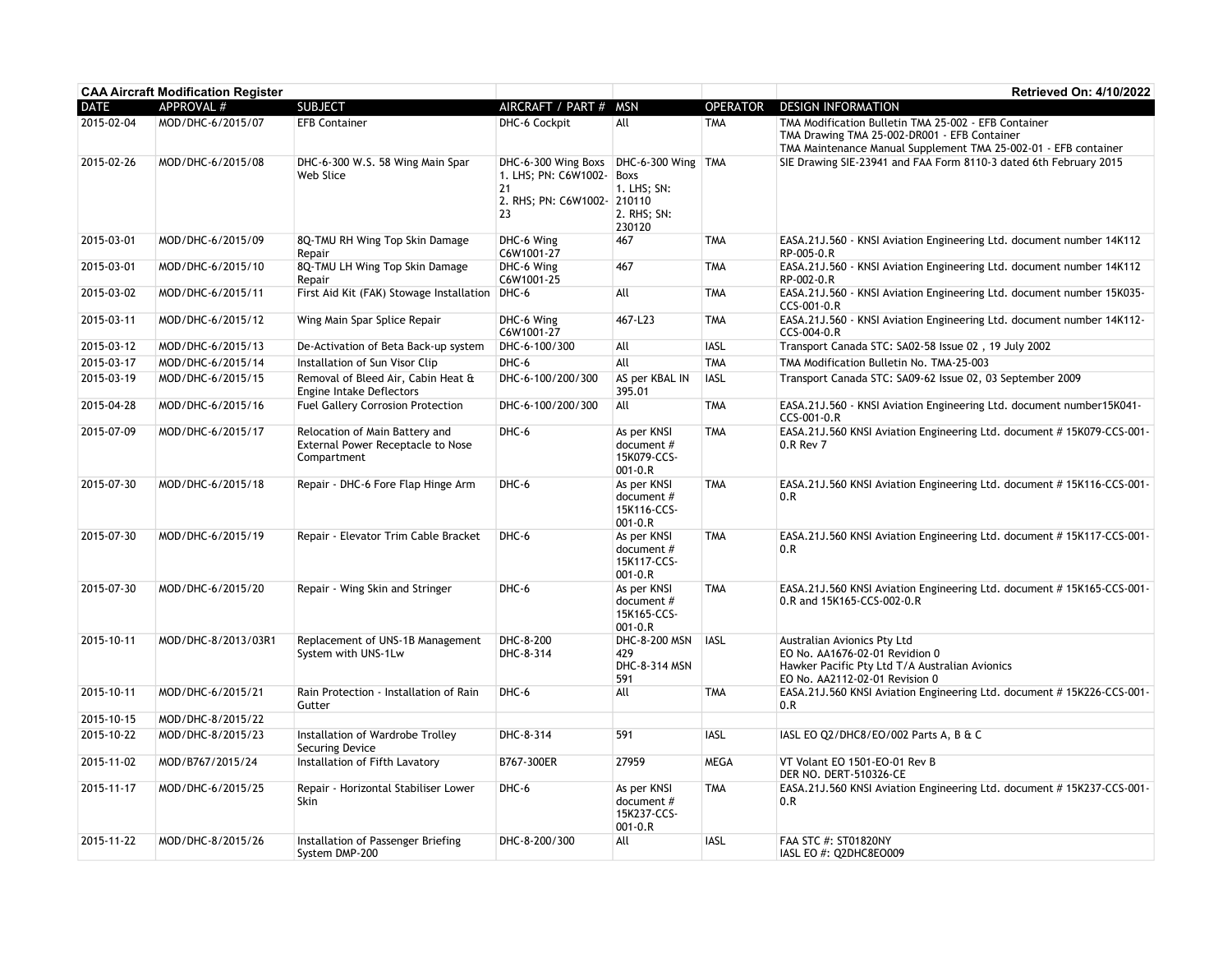| <b>CAA Aircraft Modification Register</b> |                     |                                                                            |                   |                                                               |                 | <b>Retrieved On: 4/10/2022</b>                                                                                                                                                                                                                                                                                                                                                                                                                                                                   |
|-------------------------------------------|---------------------|----------------------------------------------------------------------------|-------------------|---------------------------------------------------------------|-----------------|--------------------------------------------------------------------------------------------------------------------------------------------------------------------------------------------------------------------------------------------------------------------------------------------------------------------------------------------------------------------------------------------------------------------------------------------------------------------------------------------------|
| <b>DATE</b>                               | APPROVAL #          | <b>SUBJECT</b>                                                             | AIRCRAFT / PART # | <b>MSN</b>                                                    | <b>OPERATOR</b> | <b>DESIGN INFORMATION</b>                                                                                                                                                                                                                                                                                                                                                                                                                                                                        |
| 2015-12-03                                | MOD/B767/2015/24R1  | Installation of Fifth Lavatory                                             | B767-300ER        | 27959                                                         | <b>MEGA</b>     | VT Volant EO 1501-EO-01 Rev B dated 10/15/2015<br>(DER NO. DERT-510326-CE) & 1501-ECO-REV-B-MDL-01 Rev C dated<br>02/12/2015                                                                                                                                                                                                                                                                                                                                                                     |
| 2015-12-16                                | MOD/DHC-6/2015/27   | Wing stringer repair                                                       | DHC-6-300         | 751                                                           | <b>TMA</b>      | EASA.21J.560 KNSI Aviation Engineering Ltd. document #15K277-CCS-001-<br>0.R                                                                                                                                                                                                                                                                                                                                                                                                                     |
| 2015-12-16                                | MOD/B767/2015/28    | Cabin Reconfiguration                                                      | B767-300          | 24496                                                         | <b>MEGA</b>     | EASA.21J.358 SR Technics CCS document # C.OAED.000453-CCS                                                                                                                                                                                                                                                                                                                                                                                                                                        |
| 2016-01-27                                | MOD/DHC-6/2016/01   | Installation of Infant Life Vest Pouch                                     | DHC-6             | As per KNSI<br>Change Bulletin<br>16K009-CB-001-<br>0.R Rev 8 | <b>TMA</b>      | EASA.21J.560 KNSI Aviation Engineering Ltd. document<br>#16K009-CB-001-0.R                                                                                                                                                                                                                                                                                                                                                                                                                       |
| 2016-02-22                                | MOD/DHC-6/2016/02   | Installation of LED Beacon Light                                           | DHC-6             | All                                                           | <b>IASL</b>     | FAA STC #: SA615EA                                                                                                                                                                                                                                                                                                                                                                                                                                                                               |
| 2016-02-25                                | MOD/DHC-6/2016/03   | Wipaire cabin VIP interior modification DHC-6-300                          |                   | 571                                                           | <b>TMA</b>      | C-LSA06-289/D                                                                                                                                                                                                                                                                                                                                                                                                                                                                                    |
| 2016-03-08                                | MOD/B767/2016/04    | <b>PRAM Relocation</b>                                                     | B767-300ER        | 27959                                                         | MEGA            | E4C Technologies E02321-004<br>DERT No. DERT-605221-NM                                                                                                                                                                                                                                                                                                                                                                                                                                           |
| 2016-03-08                                | MOD/DHC-6/2016/05   | Installation of LED Landing Light                                          | DHC-6-100/200/300 | All                                                           | IASL            | FAA STC #: SA02212AK<br>IASL EO #: Q2/DHC6/EO/009                                                                                                                                                                                                                                                                                                                                                                                                                                                |
| 2016-03-09                                | MOD/B767/2015/24R2  | Installation of Fifth Lavatory                                             | B767-300ER        | 27960                                                         | <b>MEGA</b>     | VT Volant EO 1501-EO-01 Rev E dated 28/01/2016<br>(DER NO. DERT-510326-CE)                                                                                                                                                                                                                                                                                                                                                                                                                       |
| 2016-03-12                                | MOD/B767/2013/06R3  | Installation of AFIRS 228                                                  | B767-300ER        | 27959, 27960                                                  | <b>MEGA</b>     | TC STC #: SA12-67, Issue: 3                                                                                                                                                                                                                                                                                                                                                                                                                                                                      |
| 2016-03-16                                | MOD/DHC-6/2016/06   | Retirement Life Extension of de<br>Havilland DHC-6-300 wings               | DHC-6-300         | Wingbox SN<br>210053 and<br>230057                            | <b>TMA</b>      | FAA STC #: SA00364LA                                                                                                                                                                                                                                                                                                                                                                                                                                                                             |
| 2016-04-03                                | MOD/DHC-6/2016/07   | Cargo Net Installation                                                     | DHC-6             | As per KNSI CB<br>15K188-CB-001-<br>0.R Rev 8                 | <b>TMA</b>      | EASA.21J.560 KNSI Aviation Engineering Ltd., document #15K188-CB-001-<br>0.R                                                                                                                                                                                                                                                                                                                                                                                                                     |
| 2016-04-10                                | MOD/DHC-6/2016/08   | <b>Enhanced Air Conditioning System</b><br>Installation                    | DHC-6             | 571                                                           | <b>TMA</b>      | TC STC # SA16-33 dated March 19, 2016                                                                                                                                                                                                                                                                                                                                                                                                                                                            |
| 2016-04-25                                | MOD/DHC-6/2016/09   | Removal of Bleed Air, Cabin Heat &<br>Engine Intake Deflectors             | DHC-6             | As specified in<br><b>EASA STC</b><br>10057361 Rev 8          | <b>TMA</b>      | EASA STC 10057361                                                                                                                                                                                                                                                                                                                                                                                                                                                                                |
| 2016-05-11                                | MOD/B767/2013/06R4  | AFIRS 228 Automated Flight<br>Information Reporting System<br>Installation | B767-300ER        | 24496, 26206,<br>27959, 27960                                 | <b>MEGA</b>     | TC STC #: SA12-67, Issue: 3<br>Deviation DCN by STC Holder 185-0987 & 185-0994 for SN 27960                                                                                                                                                                                                                                                                                                                                                                                                      |
| 2016-05-11                                | MOD/B767/2015/24R3  | Installation of Fifth Lavatory                                             | B767-300ER        | 24496, 26206,<br>27959, 27960                                 | <b>MEGA</b>     | VT Volant EO 1501-EO-01 Rev E dated 28/01/2016<br>(DER NO. DERT-510326-CE)<br>MSN:27959 - 1501-ECO-REV-B-MDL-01 Rev C dated 02/12/2015<br>MSN:27960 - 1501-ECO-01-020 Rev A<br>MSN:27960 - 1501-ECO-01-021 Rev A<br>MSN:27960 - 1501-ECO-01-022 Rev A<br>MSN:27960 - 1501-ECO-01-023<br>MSN:27960 - 1501-ECO-01-024<br>MSN:27960 - 1501-ECO-01-025<br>MSN:27960 - 1501-ECO-01-026<br>MSN:27960 - 1501-ECO-01-027<br>MSN:27960 - EO2321-001E<br>MSN:27960 - EO2321-002B<br>MSN:27960 - EO2321-003 |
| 2016-05-17                                | MOD/DHC-6/2016/10   | Retirement Life Extension of de<br>Havilland DHC-6-300 wings               | DHC-6             | Wingbox SN<br>230152 and<br>SN210153                          | <b>TMA</b>      | FAA STC #: SA00364LA                                                                                                                                                                                                                                                                                                                                                                                                                                                                             |
| 2016-05-23                                | MOD/DHC-6/2016/10R1 | Retirement Life Extension of de<br>Havilland DHC-6-300 wings               | DHC-6-300         | Wingbox SN 283   TMA                                          |                 | FAA STC #: SA00364LA                                                                                                                                                                                                                                                                                                                                                                                                                                                                             |
| 2016-05-24                                | MOD/B767/2016/11    | Cabin Interphone System Rewiring                                           | B767-300ER        | 27959, 27960                                                  | <b>MEGA</b>     | E4C Technologies EO2380-27959-01 and EO2380-27960-01 (DERT No.<br>DERT-605048-CE)                                                                                                                                                                                                                                                                                                                                                                                                                |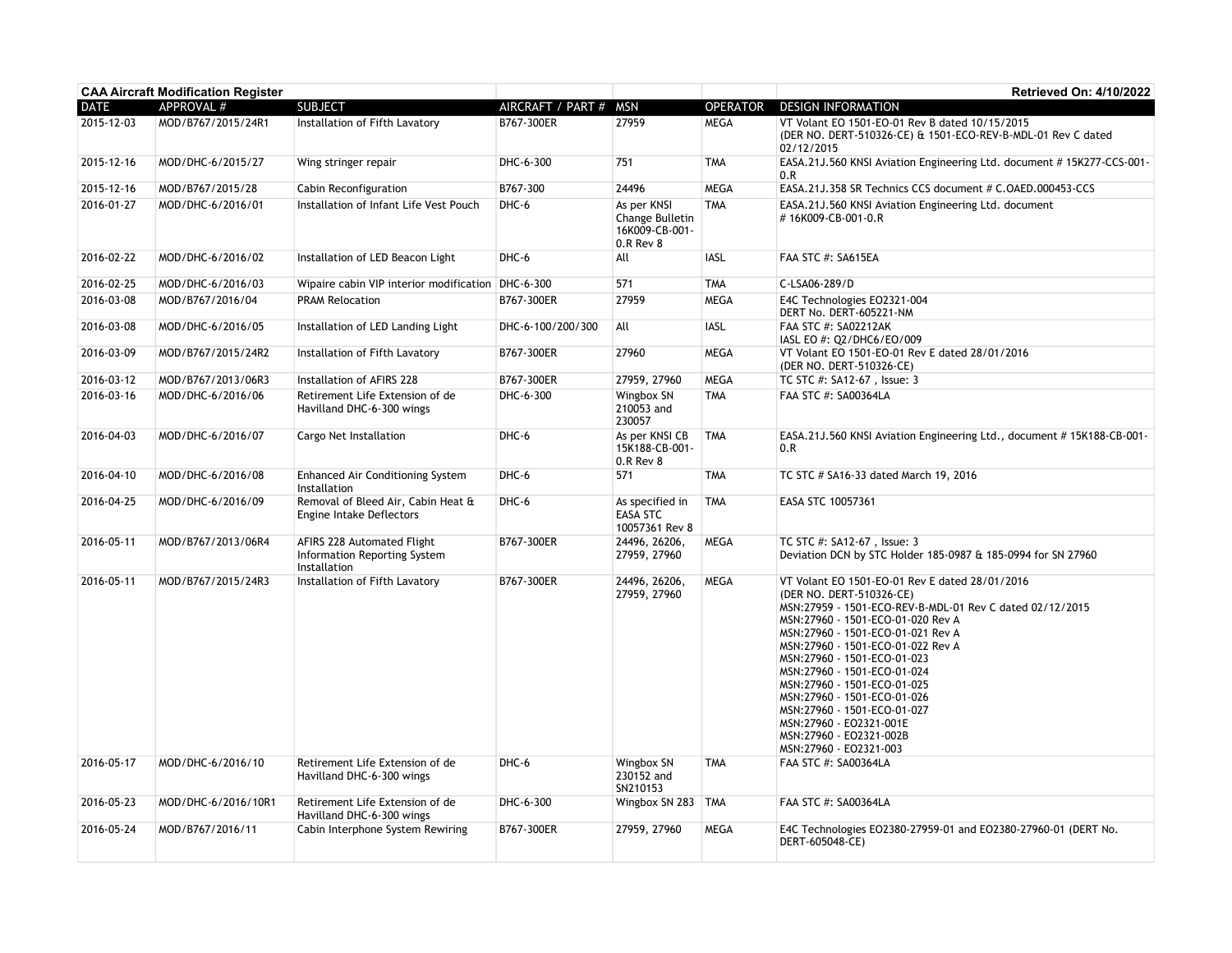| <b>CAA Aircraft Modification Register</b> |                     |                                                                 |                   |                                                                              |                 | Retrieved On: 4/10/2022                                                                                                                                    |
|-------------------------------------------|---------------------|-----------------------------------------------------------------|-------------------|------------------------------------------------------------------------------|-----------------|------------------------------------------------------------------------------------------------------------------------------------------------------------|
| <b>DATE</b>                               | APPROVAL #          | <b>SUBJECT</b>                                                  | AIRCRAFT / PART # | <b>MSN</b>                                                                   | <b>OPERATOR</b> | <b>DESIGN INFORMATION</b>                                                                                                                                  |
| 2016-06-05                                | MOD/DHC-8/2016/12   | Installation of UNS - 1Ew & ADS-B<br>Upgrade                    | DHC-8-315         | 544                                                                          | <b>IASL</b>     | EO Number AA2199-02-01, Rev 0                                                                                                                              |
| 2016-05-29                                | MOD/B767/2016/11R1  | Cabin Interphone System Rewiring                                | B767-300ER        | 27959, 27960                                                                 | <b>MEGA</b>     | <b>E4C Technologies</b><br>EO2380-27959-01 and EO2380-27960-01 (DERT No. DERT-605048-CE)<br>EO2380-27960-01A And EO2380-27959-01A                          |
| 2016-06-09                                | MOD/B767/2016/11R2  | Cabin Interphone System Rewiring                                | B767-300ER        | 27959, 27960                                                                 | <b>MEGA</b>     | E4C Technologies<br>EO2380-27959-01 and EO2380-27960-01 (DERT No. DERT-605048-CE)<br>EO2380-27960-01A And EO2380-27959-01A<br>MSN:27960 - EO2380-27960-01B |
| 2016-06-14                                | MOD/DHC-6/2016/13   | Installation of new flap rollers                                | DHC-6             | All                                                                          | <b>IASL</b>     | Swiss Federal Office for Civil Aviation STC # Z 27-50-03                                                                                                   |
| 2016-07-05                                | MOD/DHC-6/2016/14   | Installation of Document Holder                                 | DHC-6             | MSNs on Change<br>Bulletin 16K203-<br>CB-001-0.R Rev<br>7                    | <b>TMA</b>      | EASA.21J.560 KNSI Aviation Engineering Ltd. document #16K203-CB-001-<br>0.R                                                                                |
| 2016-07-14                                | MOD/DHC-6/2015/13R1 | De-Activation of Beta Back-up system                            | DHC-6-100/200/300 | All                                                                          | <b>IASL</b>     | Transport Canada STC: SA02-58 Issue 03, 18 May 2016                                                                                                        |
| 2016-08-03                                | MOD/DHC-6/2016/15   | Structural repair                                               | DHC-6-300         | Wingbox SNs:<br>503-L25                                                      | <b>TMA</b>      | SIE Form 8110-3 dated 27 June 2016                                                                                                                         |
| 2016-08-17                                | MOD/B767/2016/16    | Taxi Light Deactivation - Nose Landing<br>Gear                  | B767-300ER        | 27959                                                                        | <b>MEGA</b>     | EASA.21J.575 365 Aerospace EO Revision A dated 5 AUg 2016                                                                                                  |
| 2016-08-24                                | MOD/DHC-6/2016/17   | Float Pump Bracket Installation                                 | DHC-6             | MSNs on Change   IASL<br>Bulletin 16K197-<br>CB-001-0.R or<br>later revision |                 | KNSI Change Bulletin 16K197-CB-001-0.R dated 21-July-2016                                                                                                  |
| 2016-08-25                                | MOD/DHC-6 /2016/18  | Installation of Card Holder On Control<br>Yoke                  | DHC-6             | MSNs on Change   TMA<br>Bulletin 16K245-<br>CB-001-0.R Rev<br>6              |                 | KNSI Change Bulletin 16K245-CB-001-0.R dated 11-Aug-2016                                                                                                   |
| 2016-08-25                                | MOD/DHC-6/2016/19   | Installation of window shield on RH<br>Rear Cabin Door          | DHC-6             | MSNs on Change   TMA<br>Bulletin 16K243-<br>CB-001-0.R Rev<br>6              |                 | KNSI Change Bulletin 16K243-CB-001-0.R Dated 03-AUG-2016                                                                                                   |
| 2016-08-28                                | MOD/DHC-6/2016/20   | Repair - LH Wing Upper Skin                                     | DHC-6             | MSN # 44, Wing<br>box P/N<br>C6W1001-21,<br>S/N 279                          | <b>TMA</b>      | EASA.21J.560 KNSI Aviation Engineering Ltd. Document #16K257-CCS-001-<br>0.R                                                                               |
| 2016-08-28                                | MOD/DHC-6/2016/21   | Repair - RH Wing Stringer Corrosion                             | DHC-6             | <b>MSN #44, Wing</b><br>box P/N<br>C6W1001-23 S/N<br>279                     | <b>TMA</b>      | EASA.21J.560 KNSI Aviation Engineering Ltd. Document # 16K256-CCS-001-<br>0.R                                                                              |
| 2016-09-13                                | MOD/DHC-8/2016/22   | Installation of DMP-200 MP3 Passenger<br><b>Briefing System</b> | DHC-8-200/300     | MSNs on Change   IASL<br>Bulletin 16K223-<br>CB-001-0.R                      |                 | EASA.21J.560 KNSI Aviation Engineering Ltd. Document #16K223-CCS-001-<br>0.R                                                                               |
| 2016-09-22                                | MOD/DHC-6/2016/23   | Vertical Stabilizer Skin Panel<br>Disbonding - Generic Repair   | DHC-6             | MSNs on KNSI<br>Doc. 16K240-<br>RAD-001-0.R                                  | <b>TMA</b>      | EASA.21J.560 KNSI Aviation Engineering Ltd. Document #16K240-CCS-001-<br>0.R                                                                               |
| 2016-10-03                                | MOD/DHC-6/2016/24   | Installation of Garmin GTS 800                                  | DHC-6-100/200/300 | All                                                                          | <b>IASL</b>     | Transport Canada STC: SA12-72 Issue No. 1 and FAA STC SA02016SE-D (22-<br>June-2012) referred to therein                                                   |
| 2016-10-03                                | MOD/DHC-6/2016/25   | Wing Repair - Alternate Fasteners                               | DHC-6             | <b>MSNs on KNSI</b><br>Doc. 16K265-<br>CCS-001-0.R                           | <b>TMA</b>      | EASA.21J.560 KNSI Aviation Engineering Ltd. Document # 16K265-CCS-001-<br>0.R                                                                              |
| 2016-10-06                                | MOD/DHC-6/2016/26   | LH, RH Wing Corrosion Repair                                    | DHC-6-300         | <b>MSN 375</b>                                                               | <b>TMA</b>      | EASA.21J.560 KNSI Aviation Engineering Ltd. Document # 16K283-CCS-001-<br>0.R                                                                              |
| 2016-10-20                                | MOD/DHC-6/2016/27   | LH Wing Top Skin Doubler<br>Reinforcement                       | DHC-6-300         | <b>MSN 597</b>                                                               | <b>TMA</b>      | EASA.21J.560 KNSI Aviation Engineering Ltd. Document #16K288-CCS-002-<br>0.R                                                                               |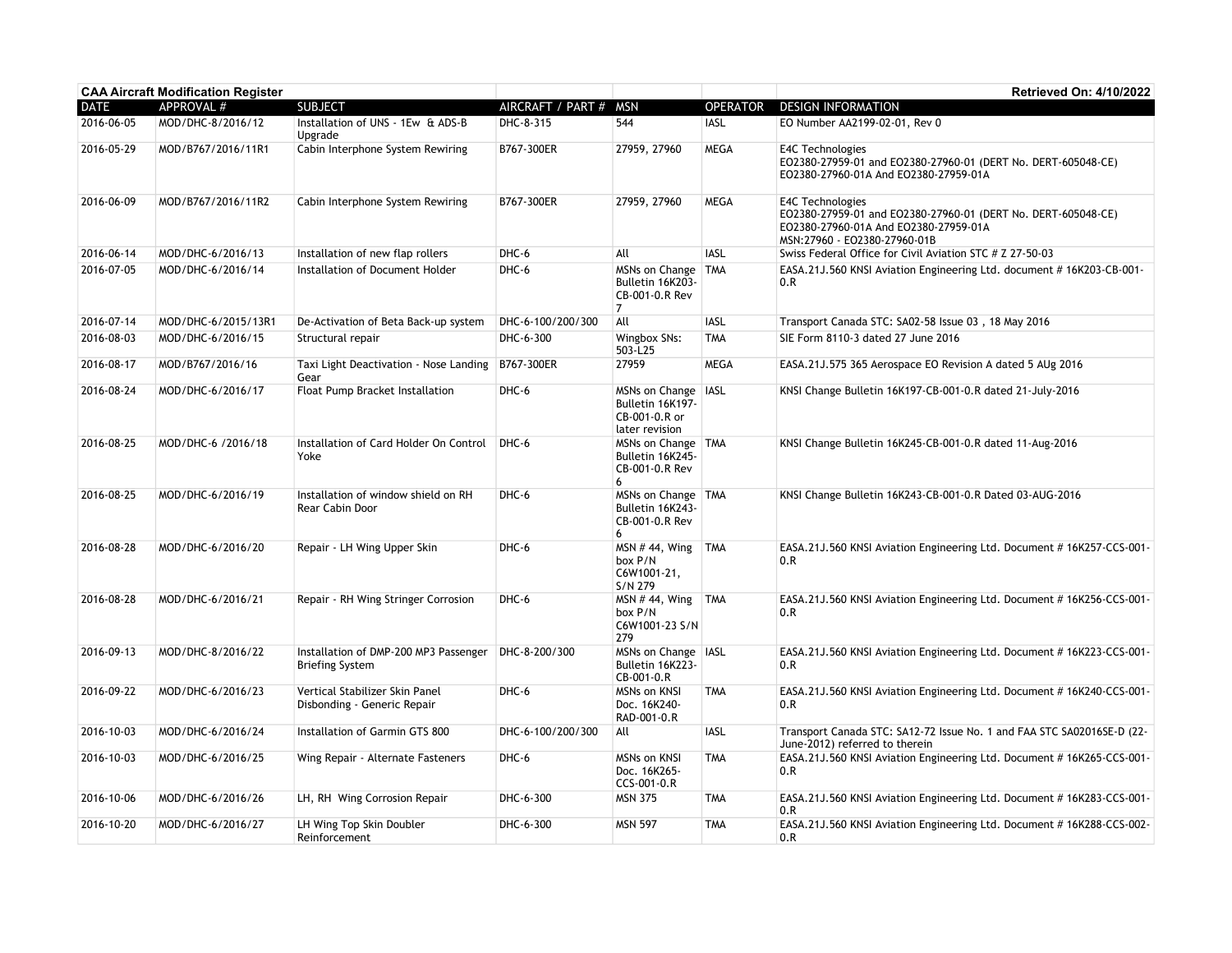| <b>CAA Aircraft Modification Register</b> |                     |                                                                                                      |                                                     |                                                                                |                 | Retrieved On: 4/10/2022                                                             |
|-------------------------------------------|---------------------|------------------------------------------------------------------------------------------------------|-----------------------------------------------------|--------------------------------------------------------------------------------|-----------------|-------------------------------------------------------------------------------------|
| <b>DATE</b>                               | <b>APPROVAL #</b>   | <b>SUBJECT</b>                                                                                       | AIRCRAFT / PART #                                   | <b>MSN</b>                                                                     | <b>OPERATOR</b> | <b>DESIGN INFORMATION</b>                                                           |
| 2016-10-20                                | MOD/DHC-6/2016/10R2 | Retirement Life Extension of de<br>Havilland DHC-6-300 wings                                         | DHC-6-300                                           | Wingbox SN<br>230049 &210050                                                   | <b>TMA</b>      | FAA STC #: SA00364LA                                                                |
| 2016-10-26                                | MOD/DHC-6/2016/28   | Wing Tip Cap Access Cut Out Doubler<br>& Cover<br>Panel Installation                                 | DHC-6-300                                           | <b>MSNs on KNSI</b><br>Doc. 16K285-<br>CCS-001-1.R                             | <b>TMA</b>      | EASA.21J.560 KNSI Aviation Engineering Ltd. Document #16K285-CCS-001-<br>1.R        |
| 2016-11-10                                | MOD/DHC-8/2016/12R1 | Installation of UNS - 1Ew & ADS-B<br>Upgrade                                                         | DHC-8-314                                           | 503                                                                            | <b>IASL</b>     | EO Number AA2261-02-01, Rev 0                                                       |
| 2016-11-13                                | MOD/DHC-8/2016/29   | <b>Extension of Baggage Compartment</b>                                                              | DHC-8-314                                           | 503                                                                            | <b>IASL</b>     | EASA.21J.323 v-plane GmbH. Document # 216160-c-TO-2520-001-01                       |
| 2016-11-13                                | MOD/C150/2016/30    | Installation of Oil Cooler                                                                           | Continental 0200<br>Engines Installed on<br>C150L/M | All                                                                            | AAA             | FAA STC SA01768SE Dated 8th June 2007                                               |
| 2016-11-17                                | MOD/DHC-6/2016/31   | Installation of stretcher DHC-6-<br>100/200/300                                                      | DHC-6-300                                           | All                                                                            | <b>IASL</b>     | Transport Canada STC SA13-1 Issue 2, dated 27-02-2015                               |
| 2016-11-19                                | MOD/DHC-6/2016/32   | Stringer corrosion repair                                                                            | DHC-6-300                                           | 597                                                                            | <b>TMA</b>      | EASA.21J.560 KNSI Aviation Engineering Ltd. Document #16K288-CCS-001-<br>0.R        |
| 2016-11-21                                | MOD/DHC-6/2016/33   | Installation of APC starter generator                                                                | DHC-6-300                                           | 499, 722                                                                       | <b>TMA</b>      | FAA STC # SA390NE                                                                   |
| 2016-12-20                                | MOD/DHC-6/2016/34   | LH Wing - Stringers corrosion splice<br>repair                                                       | DHC-6-300<br>C6W1001-25                             | 597                                                                            | <b>TMA</b>      | EASA.21J.560 KNSI Aviation Engineering Ltd. Document #16K323-CCS-001-<br>1.R        |
| 2017-01-17                                | MOD/DHC-6/2017/01   | LH Wing - Top skin doubler extension                                                                 | DHC-6-300                                           | 597                                                                            | <b>TMA</b>      | EASA.21J.560 KNSI Aviation Engineering Ltd. Document #16K345-CCS-001-<br>0.R        |
| 2017-01-26                                | MOD/DHC-6/2017/02   | Installation of Wipaire Executive<br>Seating System                                                  | DHC-6-200                                           | 146                                                                            | <b>TMA</b>      | FAA STC SA02808CH IAW Wipaire, Inc. Drawing 1004310                                 |
| 2017-01-31                                | MOD/DHC-6/2017/03   | Installation of Two "MARADYNE" Fans<br>in Passenger Compartment                                      | DHC-6-<br>100/200/300/400                           | All                                                                            | <b>TMA</b>      | EASA.21J.560 KNSI Aviation Engineering Ltd. Document #16K338-SADD-<br>$004 - 0.R$   |
| 2017-02-09                                | MOD/DHC-6/2017/04   | Installation of Crash Axe                                                                            | DHC <sub>6</sub>                                    | All MSNs stated<br>on KNSI CB<br>16K346-CB-001-<br>0.R Rev7                    | <b>TMA</b>      | EASA.21J.560 KNSI Aviation Engineering Lrd. Document SADD # 16K346-<br>SADD-001-0.R |
| 2017-02-19                                | MOD/DHC-6/2017/05   | RH Wing - Stringer splice repair                                                                     | DHC-6-300                                           | 561                                                                            | <b>TMA</b>      | EASA.21J.560 KNSI Aviation Engineering Ltd. Document #17K006-CCS-001-<br>0.R        |
| 2017-02-19                                | MOD/ATR/2017/06     | Replacement Overhead Bin Hooks on<br>ATR 42/72                                                       | ATR-42/72                                           | All                                                                            | Villa           | EASA.21J.482 ASI Innovation Approval Sheet 20160039                                 |
| 2017-02-20                                | MOD/DHC-6/2017/07   | Wings - Main Spar Web Splice Repair                                                                  | DHC-6-300                                           | <b>MSN: 597, Wing</b><br>Assy P/N:<br>C6W1001-25,<br>C6W1002-21<br>S/N: 597L29 | <b>TMA</b>      | EASA.21J.560 KNSI Aviation Engineering Ltd. Document SADD # 16K337-<br>SADD-001-1.R |
| 2017-03-22                                | MOD/A321/2017/08    | INSTALLATION OF THE CURTAIN ON<br>L/H MOVABLE CLASS DIVIDER GLASS<br>WINDOW.                         | A321-211                                            | 2599                                                                           | <b>IASL</b>     | EASA.21J.560 KNSI Aviation Engineering Ltd. Document SADD # 17K008-<br>SADD-001-1R  |
| 2017-04-09                                | MOD/DHC-6/2017/09   | Installation of Bendix King KN63 DME<br>System                                                       | DHC-6-200                                           | 146                                                                            | <b>TMA</b>      | EASA.21J.085 AIRplus Document APPN 1942, Issue 2                                    |
| 2017-04-26                                | MOD/DHC-6/2017/10   | Replacement of existing Audio Panels<br>with Dual NAT AMS 43 System on 8Q-<br><b>TMU</b>             | DHC-6-300                                           | 467                                                                            | <b>TMA</b>      | EASA.21J.085 AIRplus Document APPN 1944, Issue 1                                    |
| 2017-05-03                                | MOD/DHC-6/2017/11   | Aluminium Tape Installation to Prevent DHC6<br>Sea Water Ingress into Fuel Gallery<br>and Components |                                                     | All MSNs stated<br>on KNSI CB<br>17K097-CB-001-<br>0.R Rev4                    | <b>TMA</b>      | EASA.21J.560 KNSI Aviation Engineering Ltd. Document SADD # 17K097-<br>SADD-001-0.R |
| 2017-05-03                                | MOD/DHC-6/2017/12   | Fuel Quantity Indicating System<br>Replacement                                                       | DHC-6-100/200/300                                   | <b>MSN 687</b>                                                                 | <b>TMA</b>      | Transport Canada STC SA15-44                                                        |
| 2017-05-11                                | MOD/DHC-6/2017/13   | LH Wing Stringer #5 Splice Repair                                                                    | DHC-6-200                                           | 146                                                                            | <b>TMA</b>      | EASA.21J.560 KNSI Aviation Engineering Ltd. Document SADD # 17K123-<br>SADD-001-0.R |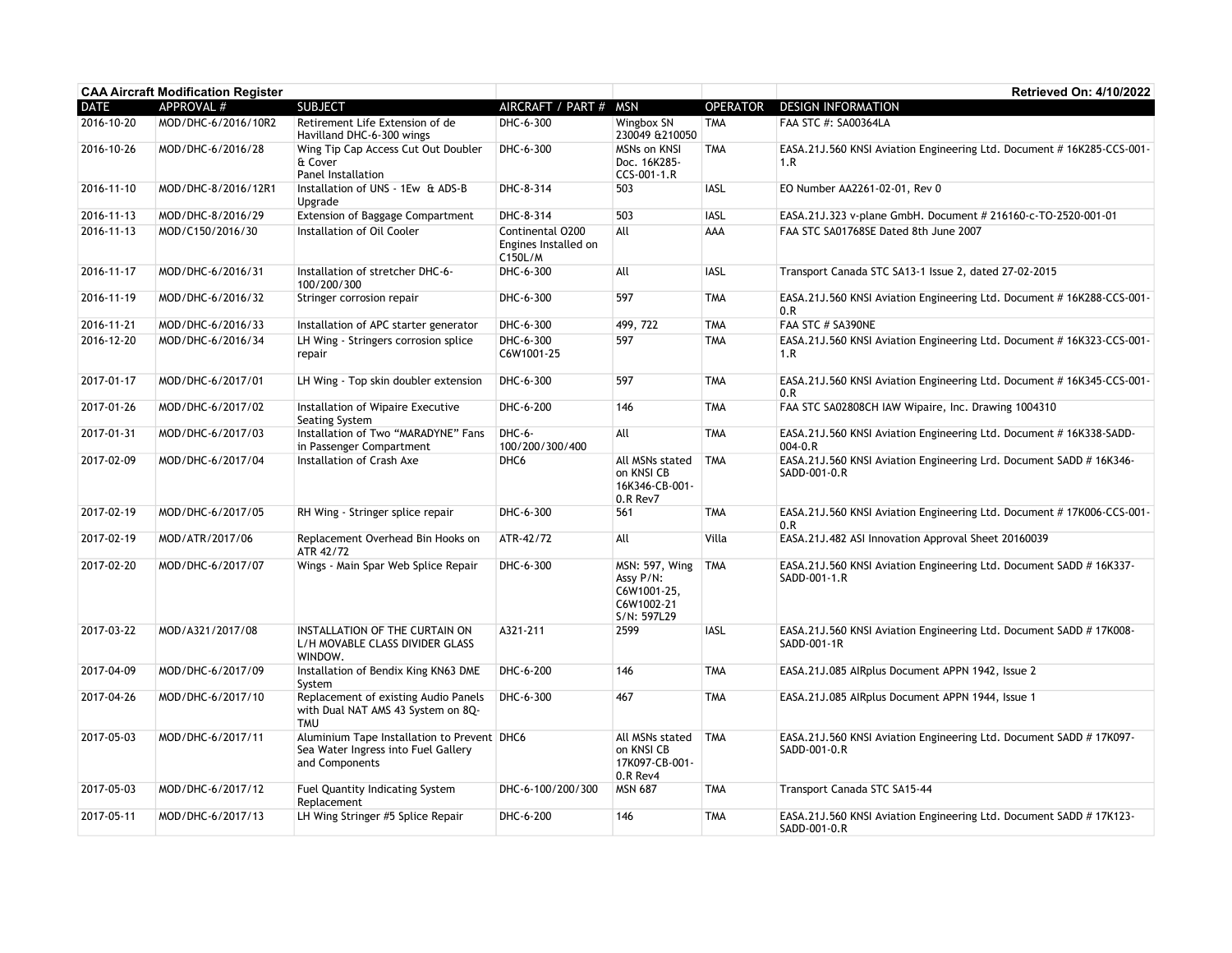| <b>CAA Aircraft Modification Register</b> |                     |                                                                                                                |                       |                                                              |                 | Retrieved On: 4/10/2022                                                                                |
|-------------------------------------------|---------------------|----------------------------------------------------------------------------------------------------------------|-----------------------|--------------------------------------------------------------|-----------------|--------------------------------------------------------------------------------------------------------|
| <b>DATE</b>                               | <b>APPROVAL #</b>   | <b>SUBJECT</b>                                                                                                 | AIRCRAFT / PART # MSN |                                                              | <b>OPERATOR</b> | <b>DESIGN INFORMATION</b>                                                                              |
| 2017-05-18                                | MOD/DHC-6/2017/14   | Installation of Cockpit Life Vest Pouch                                                                        | DHC-6                 | As per KNSI<br>Change Bulletin<br>17K096-CB-001-<br>1.R Rev6 | <b>TMA</b>      | EASA.21J.560 KNSI Aviation Engineering Ltd. document<br>#17K096-SADD-002-0.R                           |
| 2017-05-24                                | MOD/DHC-6/2017/15   | <b>Emergency Torch Pouch Installation</b>                                                                      | DHC-6                 | All MSNs stated<br>on KNSI CB<br>17K081-CB-001-<br>0.R Rev4  | <b>TMA</b>      | EASA, 21J, 560 KNSI Aviation Engineering Ltd. document SADD # 17K081-<br>SADD-001-0.R                  |
| 2017-06-20                                | MOD/DHC-6/2017/16   | Fabrication and Installation of Cockpit   DHC-6<br>Life Vest Pouch                                             |                       | As per KNSI<br>Change Bulletin<br>17K110-CB-001-<br>0.R      | <b>IASL</b>     | EASA.21J.560 KNSI Aviation Engineering Ltd. document<br>#17K110-SADD-001-0.R                           |
| 2017-06-20                                | MOD/DHC-6/2017/16   | Fabrication and Installation of Cockpit   DHC-6<br>Life Vest Pouch                                             |                       | As per KNSI<br>Change Bulletin<br>17K110-CB-001-<br>0.R      | <b>IASL</b>     | EASA.21J.560 KNSI Aviation Engineering Ltd. document<br>#17K110-SADD-001-0.R                           |
| 2017-07-16                                | MOD/DHC-6/2017/17   | LH & RH Wings Stringer # 5 Splice<br>Repair                                                                    | DHC-6                 | 256                                                          | <b>TMA</b>      | EASA.21J.560 KNSI Aviation Engineering Ltd. SADD #17K152-SADD-001-0.R                                  |
| 2017-08-06                                | MOD/DHC-6/2017/18   | Installation of Garmin G950 Integrated   DHC-6-100/200/300<br>Flight Deck System                               |                       | 256                                                          | <b>TMA</b>      | Transport Canada STC SA15-76                                                                           |
| 2017-08-13                                | MOD/DHC-8/2017/19   | Upgrade of TCAS 7.0 to 7.1                                                                                     | DHC-8-315             | 491                                                          | <b>IASL</b>     | EASA STC 10051448                                                                                      |
| 2017-09-02                                | MOD/DHC-8/2017/20   | Universal FSM Upgrade & ADS-B<br>Enablement                                                                    | DHC-8-315             | 491                                                          | <b>IASL</b>     | Hawker Pacific Avionics Design Data Approved under CASR 21.M<br>Validation Report Ref: AA2308-20-01 R0 |
| 2017-09-06                                | MOD/DHC-6/2017/18R1 | Installation of Garmin G950 Integrated DHC-6-100/200/300<br>Flight Deck System                                 |                       | 582, 781                                                     | <b>TMA</b>      | Transport Canada STC SA15-76                                                                           |
| 2017-09-17                                | MOD/DHC-6/2017/21   | Installation of Electronics International DHC-6-300<br>MVP-50T Engine Display System                           |                       | 687                                                          | <b>TMA</b>      | TCCA STC Number SA12-13                                                                                |
| 2017-09-20                                | MOD/DHC-6/2017/22   | Fuselage - Fuel drain valve cap<br>installation                                                                | DHC-6-300             | As per KNSI<br>Change Bulletin<br>17K209-CB-001-<br>0.R Rev2 | <b>TMA</b>      | EASA.21J.560 KNSI Aviation Engineering Ltd. document<br>#17K209-SADD-001-0.R                           |
| 2017-10-08                                | MOD/DHC-8/2017/19R1 | Upgrade of TCAS 7.0 to 7.1                                                                                     | DHC-8-314             | 591                                                          | <b>IASL</b>     | EASA STC 10051448                                                                                      |
| 2017-10-10                                | MOD/DHC-6/2017/23   | Installation, Fuselage Plug for Airstair<br>Doors, Enlarged Cargo Door Aircraft                                | DHC-6-300             | 687                                                          | <b>TMA</b>      | TCCA STC Number SA12-13                                                                                |
| 2017-10-23                                | MOD/DHC-6/2017/24   | Equipment & Furnishing - Infant Life<br><b>Vest Pouch installation</b>                                         | DHC-6-300             | As per KNSI<br>Change Bulletin<br>17K222-CB-001-<br>0.R      | <b>TMA</b>      | EASA.21J.560 KNSI Aviation Engineering Ltd. document<br>#17K222-SADD-001-0.R                           |
| 2017-10-31                                | MOD/DHC-6/2017/25   | <b>CVR</b> Installation                                                                                        | DHC-6-300             | 493                                                          | <b>TMA</b>      | TCCA STC Number SA97-101                                                                               |
| 2017-11-08                                | MOD/DHC-6/2017/26   | Re-Life of the Viking Air Limited DHC-6 DHC-6-300<br>fuselage, horizontal stabilizer and<br>vertical stablizer |                       | 279                                                          | <b>TMA</b>      | FAA STC SA02380LA                                                                                      |
| 2017-11-13                                | MOD/DHC-6/2017/27   | LH and RH Wing Stringer #2,3,4,5,7 &<br>8 Splice Repair                                                        | DHC-6-300             | 663                                                          | <b>TMA</b>      | EASA.21J.560 KNSI Aviation Engineering Ltd. Document #17K275-SADD-<br>$001 - 0. R$                     |
| 2017-11-13                                | MOD/DHC-6/2017/28   | Replacement of audio panels with AMS DHC-6-300<br>43                                                           |                       | 663                                                          | <b>TMA</b>      | EASA.21J.085 AirPlus Maintenance GmbH approval number APPN 1944,<br>Issue 1                            |
| 2017-11-22                                | MOD/DHC-6/2017/02R1 | Installation of Wipaire Executive<br>Seating System                                                            | DHC-6-200/300/400     | As per STC<br>holder<br>authorisation                        | <b>TMA</b>      | FAA STC SA02808CH                                                                                      |
| 2017-11-22                                | MOD/DHC-6/2017/28R1 | Replacement of audio panels with AMS DHC-6-300<br>43                                                           |                       | 687                                                          | <b>TMA</b>      | EASA.21J.085 AirPlus Maintenance GmbH approval number APPN 1944,<br>Issue 1                            |
| 2017-11-26                                | MOD/A320/2017/29    | Installation of new ownership plates<br>on A320                                                                | A320                  | 2347                                                         | <b>IASL</b>     | EASA.21J.358 SR Technics CCS document # C.0SMD.000188-CCS                                              |
| 2017-11-27                                | MOD/DHC-8/2017/30   | Water tank and coffee maker de-<br>modification                                                                | DHC-8-315             | 582                                                          | IASL            | EASA.21J.560 KNSI Aviation Engineering Ltd. Document #17K224-SADD-<br>$001 - 0.R$                      |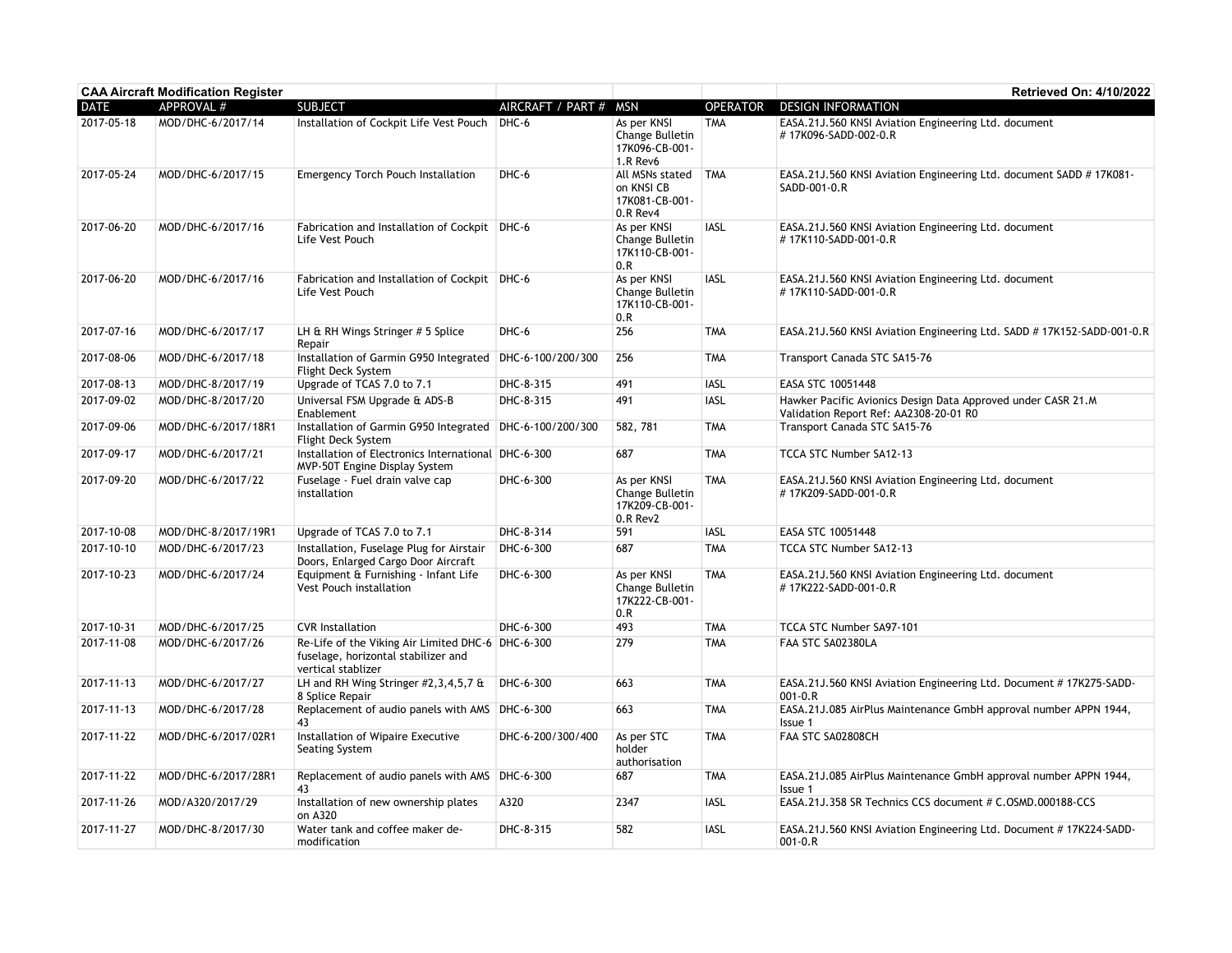| <b>CAA Aircraft Modification Register</b> |                     |                                                                                                              |                       |                                                               |                 | <b>Retrieved On: 4/10/2022</b>                                                                       |
|-------------------------------------------|---------------------|--------------------------------------------------------------------------------------------------------------|-----------------------|---------------------------------------------------------------|-----------------|------------------------------------------------------------------------------------------------------|
| <b>DATE</b>                               | APPROVAL #          | <b>SUBJECT</b>                                                                                               | AIRCRAFT / PART # MSN |                                                               | <b>OPERATOR</b> | <b>DESIGN INFORMATION</b>                                                                            |
| 2017-11-28                                | MOD/DHC-6/2016/17R1 | <b>Float Pump Bracket Installation</b>                                                                       | DHC-6                 | MSNs on Change   IASL<br>Bulletin 16K197-<br>CB-001-2.R       |                 | KNSI Change Bulletin 16K197-CB-001-0.R dated 28-September-2017                                       |
| 2017-12-05                                | MOD/DHC-6/2017/31   | LH Wing Stringer Splice Repair                                                                               | DHC-6                 | 283                                                           | <b>TMA</b>      | EASA.21J.560 KNSI Aviation Engineering Ltd. Document #17K305-CCS-001-<br>0.R dated 25-November-2017  |
| 2017-12-09                                | MOD/DHC-8/2017/32   | <b>Environmental Control System</b><br>Performance Improvement<br>Modification                               | DHC-8                 | As per STC<br>holder<br>authorisation                         | <b>IASL</b>     | Transport Canada STC SA00-69                                                                         |
| 2017-12-12                                | MOD/DHC-8/2017/33   | Lead Acid battery to NiCad battery de- DHC-8<br>modification                                                 |                       | 582                                                           | <b>IASL</b>     | EASA.21J.560 KNSI Aviation Engineering Ltd. Document #17K288-SADD-<br>$001 - 0.R$                    |
| 2017-12-26                                | MOD/DHC-8/2017/19R2 | Upgrade of TCAS 7.0 to 7.1                                                                                   | DHC-8-315             | 582                                                           | <b>IASL</b>     | FAA STC ST00881WI-D                                                                                  |
| 2017-12-28                                | MOD/DHC-8/2017/34   | Hot Jug Installation on 8Q-IAA                                                                               | DHC-8-315             | 582                                                           | IASL            | EASA.21J.560 KNSI Aviation Engineering Ltd. Document #17K286-SADD-<br>001-0.R dated 18-December-2017 |
| 2017-12-30                                | MOD/DHC-6/2017/18R2 | Installation of Garmin G950 Integrated DHC-6-100/200/300<br>Flight Deck System                               |                       | As per STC<br>holder<br>authorisation<br>dated 27-Apr-21      | <b>TMA</b>      | Transport Canada STC SA15-76                                                                         |
| 2018-01-30                                | MOD/DHC-6/2018/01   | Installation Of Velcro On Cockpit,<br>Cabin Swing And Cabin Air Stair Doors<br>for Intruder Detection System | DHC-6-300             | 798                                                           | <b>TMA</b>      | EASA.21J.560 KNSI Aviation Engineering Ltd. Document #17K340-SADD-<br>$001 - 0.R$                    |
| 2018-01-31                                | MOD/DHC-6/2017/16R1 | Fabrication and Installation of Cockpit   DHC-6-200/300<br>Life Vest Pouch                                   |                       | As per KNSI<br>Change Bulletin<br>17K110-CB-001-<br>1.R       | <b>IASL</b>     | EASA.21J.560 KNSI Aviation Engineering Ltd. Document #17K110-SADD-<br>$002 - 0.R$                    |
| 2018-02-12                                | MOD/DHC-6/2018/02   | Aft Cargo Door Lock Modification                                                                             | DHC-6-100             | 44                                                            | <b>TMA</b>      | EASA.21J.560 KNSI Aviation Engineering Ltd. Document #18K039-SADD-<br>$002 - 0.R$                    |
| 2018-02-19                                | MOD/DHC-8/2018/03   | Universal FSM Upgrade & ADS-B<br>Enablement                                                                  | DHC-8-315             | 582                                                           | <b>IASL</b>     | Hawker Pacific Avionics<br>Validation Report Ref: AA2357-20-01R1                                     |
| 2018-02-26                                | MOD/DHC-6/2018/04   | Installation of Safety Valve Kit                                                                             | DHC-6-100/200/300     | All                                                           | <b>TMA</b>      | FAA STC # SE02170AT. Aeronautical Accessories Report No. AA-99090<br>Revision A                      |
| 2018-02-28                                | MOD/DHC-8/2018/05   | Aft Cargo Compartment Expansion                                                                              | DHC-8-315             | 582                                                           | <b>IASL</b>     | EASA.21J.560 KNSI Aviation Engineering Ltd. Document #18K001-SADD-<br>$001 - 0.R$                    |
| 2018-02-28                                | MOD/DHC-6/2018/06   | Installation of new LED landing Lights                                                                       | DHC-6-100/200/300     | All                                                           | <b>TMA</b>      | EASA.21J.560 KNSI Aviation Engineering Ltd. Document #18K018-SADD-<br>$004 - 0.R$                    |
| 2018-03-11                                | MOD/DHC-6/2018/07   | RH Wing Inboard Flame Track Doubler<br>Extension                                                             | DHC-6-300             | 270                                                           | <b>TMA</b>      | EASA.21J.560 KNSI Aviation Engineering Ltd. Document #18K064-SADD-<br>$002 - 0.R$                    |
| 2018-03-12                                | MOD/DHC-6/2018/08   | Removal of Ashtray Assy bracket of the DHC-6-<br>control coloumn                                             | 100/200/300/400       | As per KNSI<br>Change Bulletin<br>18K040-CB-001-<br>0.R Rev4  | <b>TMA</b>      | EASA.21J.560 KNSI Aviation Engineering Ltd. Document #18K040-SADD-<br>$001 - 0.R$                    |
| 2018-03-14                                | MOD/DHC-6/2018/09   | LH & RH Wings Stringer Splice Repairs                                                                        | DHC-6                 | As per KNSI<br>Change Bulletin<br>18K040-CB-001-<br>0.R       | <b>TMA</b>      | EASA.21J.560 KNSI Aviation Engineering Ltd. Document #18K063-SADD-<br>$002 - 0.R$                    |
| 2018-03-28                                | MOD/DHC-6/2018/10   | DHC-6 Life vest pouch                                                                                        | DHC-6                 | All                                                           | <b>TMA</b>      | EASA minor change approval #10064802                                                                 |
| 2018-05-08                                | MOD/DHC-6/2018/11   | Rudder Improvements                                                                                          | DHC-6                 | All                                                           | <b>TMA</b>      | Transport Canada STC SA18-51                                                                         |
| 2018-05-30                                | MOD/DHC-6/2018/12   | LH Wing Stringer Splice Repair                                                                               | DHC-6                 | As per KNSI<br>SADD 18K190-<br>SADD-001 at<br>latest revision | <b>TMA</b>      | EASA.21J.560 KNSI Aviation Engineering Ltd. Document #18K190-SADD-<br>001 at latest revision         |
| 2018-06-19                                | MOD/DHC-6/2018/13   | Installation, Cable replacements,<br>Wiapire Modified Airstair Door                                          | DHC-6                 | All                                                           | <b>TMA</b>      | Transport Canada STC SA18-13                                                                         |
| 2018-07-10                                | MOD/DHC-6/2018/14   | Installation of Torch Holder                                                                                 | DHC-6-300             | As per KNSI CB<br>18K205-CB-001<br>at latest<br>revision      | <b>IASL</b>     | EASA.21J.560 KNSI Aviation Engineering Ltd. Document #18K205-CB-001at<br>latest revision             |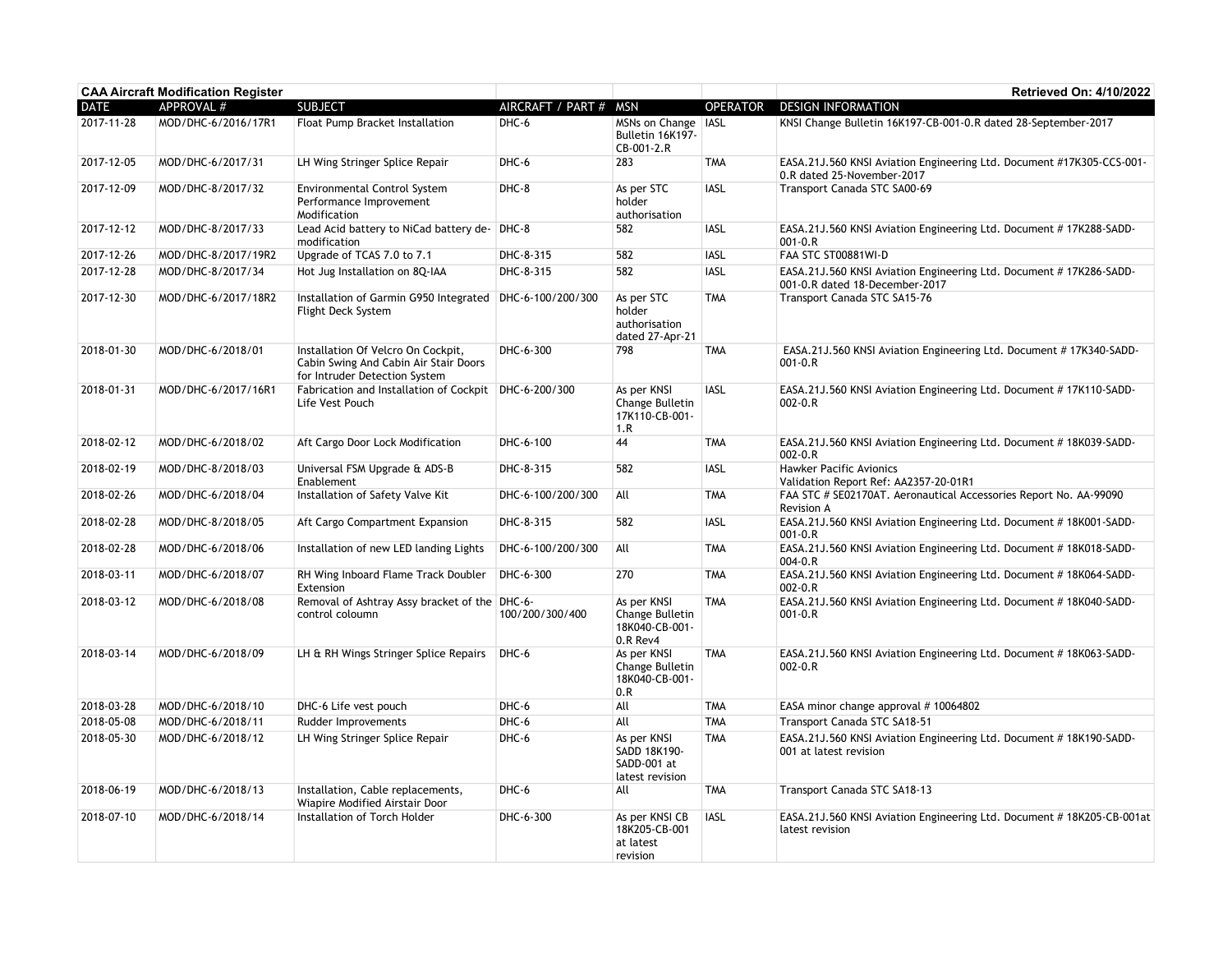| <b>CAA Aircraft Modification Register</b> |                     |                                                                                                            |                             |                                                                                                |                 | Retrieved On: 4/10/2022                                                                                                              |
|-------------------------------------------|---------------------|------------------------------------------------------------------------------------------------------------|-----------------------------|------------------------------------------------------------------------------------------------|-----------------|--------------------------------------------------------------------------------------------------------------------------------------|
| <b>DATE</b>                               | APPROVAL #          | <b>SUBJECT</b>                                                                                             | AIRCRAFT / PART #           | <b>MSN</b>                                                                                     | <b>OPERATOR</b> | <b>DESIGN INFORMATION</b>                                                                                                            |
| 2018-07-15                                | MOD/DHC-6/2018/15   | Removal of Additional Engine Fire<br><b>Extinguishing System</b>                                           | DHC-6-300                   | 358                                                                                            | <b>IASL</b>     | EASA.21J.560 KNSI Aviation Engineering Ltd. Document #17K341-CB-001.0<br>R at latest revision                                        |
| 2018-08-14                                | MOD/DHC-8/2017/20R1 | EFIS relocation of FMS on 8Q-IAP                                                                           | DHC-8-315                   | 491                                                                                            | <b>IASL</b>     | Hawker Pacific Avionics Design Data Approved under CASR 21.M<br>Validation Report Ref: AA2308-20-01R1                                |
| 2018-09-15                                | MOD/DHC-6/2018/16   | Operation with forward LH<br>cabin/cargo door removed                                                      | DHC-6-300                   | As per Kenn<br>Borek Air Ltd.<br>authorisation<br>letter                                       | <b>IASL</b>     | Transport Canada STC SA02-89                                                                                                         |
| 2018-10-07                                | MOD/DHC-6/2018/17   | Indicating/ Recording Systems -<br>Cockpit Recorder (CVR) Deactivation                                     | DHC-6-300                   | 308 & 493                                                                                      | <b>TMA</b>      | EASA.21J.560 KNSI Aviation Engineering Ltd. Document #18K295-CB-001<br>at latest revision                                            |
| 2018-11-04                                | MOD/DHC-8/2018/18   | Installation of a Rosen Sun Visor                                                                          | DHC-8                       | All                                                                                            | <b>IASL</b>     | FAA STC SA4339NM                                                                                                                     |
| 2018-11-26                                | MOD/DHC-6/2018/19   | Replacement, LED Master Caution<br>Panel                                                                   | DHC-6-300                   | All                                                                                            | <b>TMA</b>      | TCCA STC SA17-78                                                                                                                     |
| 2018-12-04                                |                     | MOD/A320/A321/2018/20 Cargo Stowage Box Installation                                                       | A320 A321                   | A320/A321<br><b>Series</b>                                                                     | <b>IASL</b>     | EASA.21J.178 SB# 3114-25-551                                                                                                         |
| 2018-12-04                                | MOD/DHC-8/2018/21   | Installation of Non-electrical Floor<br>Path Marking System                                                | DHC-8                       | As per STC<br>holder<br>authorisation                                                          | <b>IASL</b>     | EASA STC 10033691, Rev. 2                                                                                                            |
| 2018-12-12                                | MOD/A320/2018/22    | Seat Covers and Cushions Replacement   A320                                                                |                             | 2347                                                                                           | <b>IASL</b>     | EASA.21J.455 Industrial Neotex, S.A. Minor Design Change Approval<br>Certificate No. 0054/18 Revision 00 and corresponding documents |
| 2018-12-13                                | MOD/A320/2018/23    | Cabin Attendant Seat Covers and<br><b>Cushions Replacement</b>                                             | A320                        | 2347                                                                                           | <b>IASL</b>     | EASA.21J.455 Industrial Neotex, S.A. Minor Design Change Approval<br>Certificate No. 0055/18 Revision 00 and corresponding documents |
| 2019-03-10                                | MOD/DHC-6/2019/01   | Installation of alternative hardware                                                                       | DHC-6-300                   | As per KNSI CB<br>19K028-CB-001<br>at latest<br>revision                                       | <b>TMA</b>      | EASA.21J.560 KNSI Aviation Engineering Ltd. Document #19K028-CB-001<br>at latest revision                                            |
| 2019-03-11                                | MOD/DHC-6/2019/02   | RH Cabin Door Hinge Structure<br>Reinforcement                                                             | DHC-6-300                   | As per KNSI<br>SADD 19K059-<br>SADD-001 at<br>latest revision                                  | <b>TMA</b>      | EASA.21J.560 KNSI Aviation Engineering Ltd. Document #19K059-SADD-<br>001 at latest revision                                         |
| 2019-03-11                                | MOD/DHC-6/2019/03   | Retirement Life Extension of de<br>Havilland DHC-6-300 Wing                                                | DHC-6-300                   | As per STC<br>holder<br>authorisation                                                          | <b>TMA</b>      | FAA STC SA00364LA and Master Drawing List SIE-23-900 at latest revision                                                              |
| 2019-05-16                                | MOD/DHC-6/2019/04   | Installation of 4-blade MT-Propeller<br>Model MTV-16-1-E-C-F-R(P)/CFR240-55<br>on Viking Air Limited DHC-6 | DHC-6-100/200/300           | As per STC<br>holder<br>authorisation                                                          | <b>TMA</b>      | EASA STC 1004396                                                                                                                     |
| 2019-06-10                                | MOD/DHC-6/2019/05   | Fabrication and Installation of Float<br>Pump Stowage Bracket, Clips and<br>Dipstick Bracket               | $DHC-6-$<br>100/200/300/400 | As per KNSI<br>SADD 19K185-<br>SADD-001 at<br>latest revision                                  | <b>TMA</b>      | EASA.21J.560 KNSI Aviation Engineering Ltd. Document #19K185-SADD-<br>001 at latest revision                                         |
| 2019-06-12                                | MOD/DHC-6/2019/06   | Fuselage Repairs FS 60.00 - 466.00                                                                         | DHC-6-300                   | 279                                                                                            | <b>TMA</b>      | FAA Form 8110-3 DERT-605164-NM on 31-May-2019                                                                                        |
| 2019-06-17                                | MOD/DHC-6/2019/07   | Replacement of external lighting with<br>LED lighting                                                      | DHC-6                       | As per AirPlus<br>document ML-<br>2259-330000<br>Issue 3                                       | <b>TMA</b>      | EASA.21J.085 AirPlus APPN 2259                                                                                                       |
| 2019-07-08                                | MOD/DHC-8/2019/08   | Center Pedestal Pouch Fabrication and DHC-8-200/300<br>Installation                                        |                             | As per KNSI<br>SADD 18K004-<br>SADD-001 at<br>latest revision                                  | <b>IASL</b>     | EASA.21J.560 KNSI Aviation Engineering Ltd. Document #18K004-SADD-<br>001 at latest revision                                         |
| 2019-07-14                                | MOD/DHC-6/2019/09   | Installation of MD302 Standby Attitude   DHC-6<br>Module                                                   |                             | Mid-Continent<br>Instruments and<br>Avionics<br>Authorisation<br>Letter dated 23<br>April 2019 | <b>TMA</b>      | FAA STC SA01963SE                                                                                                                    |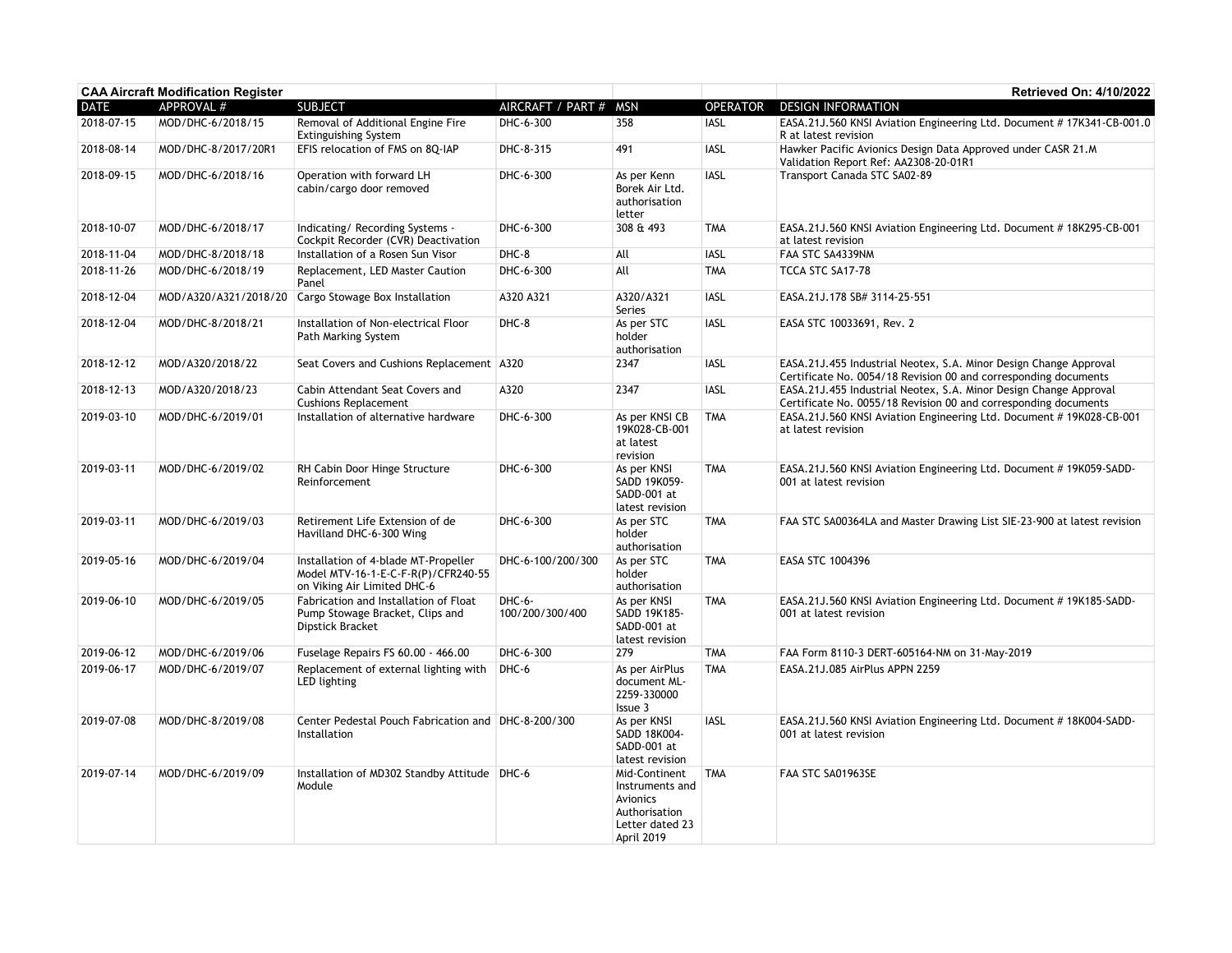|             | <b>CAA Aircraft Modification Register</b> |                                                                                                                                                |                           |                                                               |                 | Retrieved On: 4/10/2022                                                                                            |
|-------------|-------------------------------------------|------------------------------------------------------------------------------------------------------------------------------------------------|---------------------------|---------------------------------------------------------------|-----------------|--------------------------------------------------------------------------------------------------------------------|
| <b>DATE</b> | APPROVAL #                                | <b>SUBJECT</b>                                                                                                                                 | AIRCRAFT / PART # MSN     |                                                               | <b>OPERATOR</b> | <b>DESIGN INFORMATION</b>                                                                                          |
| 2019-07-19  | MOD/DHC-6/2019/10                         | Cabin Reconfiguration                                                                                                                          | DHC-6                     | All                                                           | <b>TMA</b>      | EASA.21J.560 KNSI Aviation Engineering Ltd. Document #19K253-SADD-<br>002 as latest revision                       |
| 2019-07-25  | MOD/DHC-6/2019/11                         | Windows - Retaining Ring Installation                                                                                                          | DHC-6                     | Applicable SNs<br>as stated in<br>19K254-CB-001               | <b>TMA</b>      | EASA.21J.560 KNSI Aviation Engineering Ltd. Document #19K254-SADD-<br>001 as latest revision                       |
| 2019-08-08  | MOD/DHC-8/2019/12                         | Lavatory Mirror Installation                                                                                                                   | DHC-8-200                 | 429                                                           | <b>IASL</b>     | EASA.21J.560 KNSI Aviation Engineering Ltd. Document # 19K291-SADD-<br>002 as latest revision                      |
| 2019-08-20  | MOD/DHC-6/2019/13                         | Roof Access Steps Installation                                                                                                                 | DHC-6                     | Applicable SNs<br>as stated in<br>19K109-SADD-<br>003 Rev3    | <b>TMA</b>      | EASA.21J.560 KNSI Aviation Engineering Ltd. Document #19K109-SADD-<br>003 as latest revision                       |
| 2019-09-03  | MOD/DHC-6/2019/14                         | Generic Structural Repair for Damage<br>Found in support of FAA STC<br>SA00364LA Modification - DHC6-300<br>Wing Top Skin & Corrugation Repair | DHC-6                     | Wing Box: SNs<br>590010 (L/H) &<br>530042 (R/H)               | <b>TMA</b>      | Structural Integrity Engineering, Inc (SIE) RD No. SIE 23-1003 & FAA 8110-<br>3 Issued on 22-Aug-2019              |
| 2019-09-15  | MOD/DHC-6/2019/15                         | Installation of Emergency Equipment<br>Closet                                                                                                  | DHC-6-300                 | As per KNSI<br>SADD 18K104-<br>SADD-002 at<br>latest revision | <b>IASL</b>     | EASA.21J.560 KNSI Aviation Engineering Ltd. Document #18K104-SADD-<br>002 at latest revision                       |
| 2019-09-26  | MOD/DHC-6/2019/16                         | Wing Stringer Splice Repairs                                                                                                                   | DHC-6-300                 | 755                                                           | <b>TMA</b>      | EASA.21J.560 KNSI Aviation Engineering Ltd. Minor Repair Approval<br>Document # 19K443-MA-001 at latest revision   |
| 2019-09-26  | MOD/DHC-6/2019/17                         | Wing Inboard Flame Track Repair<br><b>Doubler Extension</b>                                                                                    | DHC-6-300                 | 755                                                           | <b>TMA</b>      | EASA.21J.560 KNSI Aviation Engineering Ltd. Minor Repair Approval<br>Document #19K445-MA-001 at latest revision    |
| 2019-10-07  | MOD/DHC-6/2019/18                         | Cabin Blower Fan Installation                                                                                                                  | DHC-6                     | As per KNSI<br>document<br>19K051-SADD-<br>006 Rev7           | <b>TMA</b>      | EASA.21J.560 KNSI Aviation Engineering Ltd. Minor Repair Approval<br>Document # 19K051-SADD-006 at latest revision |
| 2019-10-08  | MOD/DHC-6/2019/19                         | Fuselage Belly Skin Splice Repair                                                                                                              | DHC-6-300                 | 279                                                           | <b>TMA</b>      | EASA.21J.560 KNSI Aviation Engineering Ltd. Minor Repair Approval<br>Document # 19K488-SADD-001 at latest revision |
| 2019-10-17  | MOD/DHC-6/2019/20                         | Horizontal Stabilizer Stringer<br><b>Disbonding Repair</b>                                                                                     | DHC-6-300                 | 755                                                           | <b>TMA</b>      | EASA.21J.560 KNSI Aviation Engineering Ltd. Minor Repair Approval<br>Document # 19K533-SADD-001 at latest revision |
| 2019-10-17  | MOD/DHC-6/2019/21                         | Velcro strap removal                                                                                                                           | DHC-6-300                 | 798                                                           | <b>TMA</b>      | EASA.21J.560 KNSI Aviation Engineering Ltd. Minor Repair Approval<br>Document # 19K394-SADD-001 at latest revision |
| 2019-10-22  | MOD/DHC-6/2019/22                         | Installation of Wipaire Model 13000<br>Seaplane Floats                                                                                         | DHC-6                     | As per Wipaire<br>Authorisation                               | Manta           | FAA STC SA2CH As amended                                                                                           |
| 2019-10-31  | MOD/DHC-6/2019/23                         | Life Vest Pouch Assy Fabrication &<br>Installation                                                                                             | DHC-6-300                 | As per KNSI<br>document<br>19K463-SADD-<br>001                | <b>IASL</b>     | EASA.21J.560 KNSI Aviation Engineering Ltd. Minor Repair Approval<br>Document #19K463-SADD-001 at latest revision  |
| 2019-11-04  | MOD/A320/2019/24                          | Seat Footrest Deactivation                                                                                                                     | A320                      | 2347                                                          | <b>IASL</b>     | EASA.21J.560 KNSI Aviation Engineering Ltd. Minor Repair Approval<br>Document # 19K382-CB-001 at latest revision   |
| 2019-11-19  | MOD/DHC-6/2019/25                         | Wiper Drain Assembly Installation                                                                                                              | DHC-6                     | As per KNSI<br>document<br>19K306-SADD-<br>002                | <b>TMA</b>      | EASA.21J.560 KNSI Aviation Engineering Ltd. Minor Repair Approval<br>Document #19K306-SADD-002 at latest revision  |
| 2019-11-21  | MOD/DHC-6/2019/26                         | Minor change - Removal of two<br>Maradyne Fans in passenger<br>compartment                                                                     | DHC-6-<br>100/200/300/400 | As per KNSI<br>document<br>19K594-SADD-<br>002                | <b>TMA</b>      | EASA.21J.560 KNSI Aviation Engineering Ltd. Minor Repair Approval<br>Document # 19K594-MA-001 at latest revision   |
| 2019-11-24  | MOD/DHC-6/2019/27                         | Minor Change - Cabin Reconfiguration                                                                                                           | DHC-6-200/300             | As per KNSI<br>document<br>19K573-SADD-<br>001                | Manta           | EASA.21J.560 KNSI Aviation Engineering Ltd. Minor Repair Approval<br>Document # 19K573-SADD-001 at latest revision |
| 2019-11-28  | MOD/DHC-6/2019/28                         | Minor Change - Cabin Reconfiguration   DHC-6                                                                                                   |                           | As per KNSI<br>document<br>19K536-SADD-<br>001                | <b>TMA</b>      | EASA.21J.560 KNSI Aviation Engineering Ltd. Minor Repair Approval<br>Document #19K536-SADD-001 at latest revision  |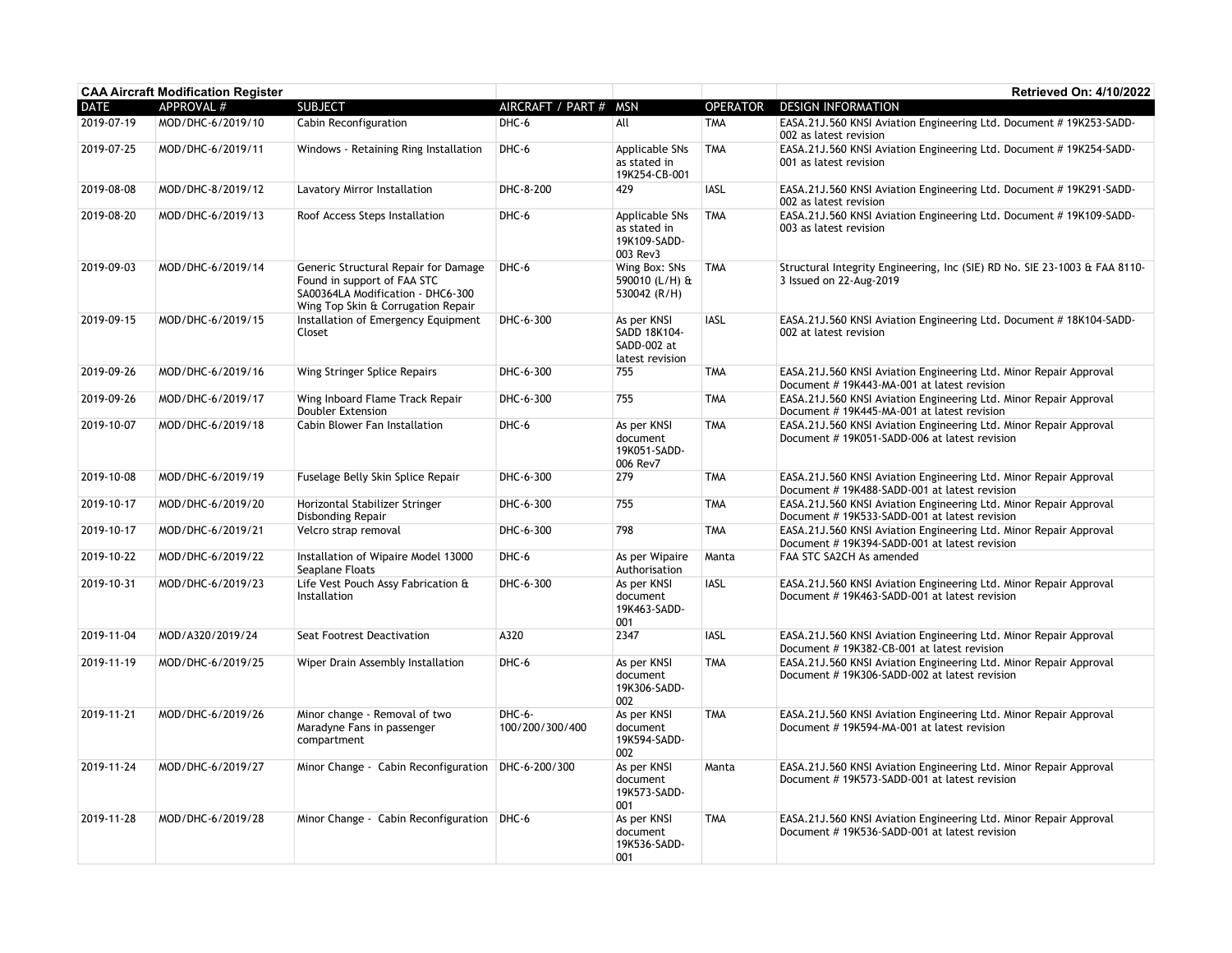| <b>CAA Aircraft Modification Register</b> |                   |                                                                                                     |                           |                                                                                                 |                 | Retrieved On: 4/10/2022                                                                                                                                   |
|-------------------------------------------|-------------------|-----------------------------------------------------------------------------------------------------|---------------------------|-------------------------------------------------------------------------------------------------|-----------------|-----------------------------------------------------------------------------------------------------------------------------------------------------------|
| <b>DATE</b>                               | APPROVAL #        | <b>SUBJECT</b>                                                                                      | AIRCRAFT / PART #         | <b>MSN</b>                                                                                      | <b>OPERATOR</b> | <b>DESIGN INFORMATION</b>                                                                                                                                 |
| 2019-12-02                                | MOD/DHC-6/2019/29 | Minor Change - Installation of Whelen<br>Anti-Collision Position Light System                       | DHC-6                     | As per<br>Effectivity in<br>KNSI document<br>19K640-CB-001                                      | IASL            | EASA.21J.560 KNSI Aviation Engineering Ltd. Minor Changes to Type<br>Certificate Approval #19K640-MA-001 at latest revision and accompanying<br>documents |
| 2020-01-14                                | MOD/DHC-6/2020/01 | Major Mod Approval - Removal of<br>Cabin Heating, Intake Deflection and<br><b>Bleed Air Systems</b> | DHC-6                     | As per KBL<br>authorisation<br>letter                                                           | Manta           | Transport Canada STC SA09-62                                                                                                                              |
| 2020-01-29                                | MOD/DHC-6/2020/02 | Roof Access Steps Installation - Field<br><b>Aviation Design</b>                                    | DHC-6-<br>100/200/300/400 | As per Field<br>Aviation<br>"permission to<br>use" letter                                       | <b>TMA</b>      | Transport Canada STC SA93-81                                                                                                                              |
| 2020-02-02                                | MOD/DHC-6/2020/03 | Stall Warning Tone Generator and<br>Optional AMS43 Audio Control Panel<br>Installation              | DHC-6-100/200/300         | As per Genesys<br>Certification<br>Services Inc.<br>authorisation<br>letter dated 29-<br>Jan-21 | <b>TMA</b>      | Transport Canada STC SA19-111                                                                                                                             |
| 2020-02-05                                | MOD/DHC-6/2020/04 | LH & RH Wings Stringer Splice Repairs                                                               | DHC-6-300                 | 754                                                                                             | <b>TMA</b>      | EASA.21J.560 KNSI Aviation Engineering Ltd. Document #20K046-SADD-<br>001                                                                                 |
| 2020-02-06                                | MOD/DHC-6/2020/05 | Manufacturing and Installation of<br>Bracket - Electrical Bonding                                   | DHC-6-100/200/300         | MSN listed on<br><b>KNSI CB 19K577</b><br>Rev1                                                  | <b>TMA</b>      | EASA.21J.560 KNSI Aviation Engineering Ltd. Document #19K577-SADD-<br>001                                                                                 |
| 2020-02-19                                | MOD/DHC-6/2020/06 | Cabin Ceiling Panel Replacement                                                                     | DHC-6-300                 | As per<br>Authorisations<br>Letter(s) issued<br>by the STC<br>Holder                            | <b>TMA</b>      | Transport Canada STC SA17-111                                                                                                                             |
| 2020-02-25                                | MOD/DHC-6/2020/07 | Minor Change - Protection of Fuel<br>Gallery                                                        | DHC-6-100/200/300         | As per KNSI<br>document<br>19K567-SADD-<br>001                                                  | Manta           | EASA.21J.560 KNSI Aviation Engineering Ltd. Document #19K567-MA-001                                                                                       |
| 2020-04-06                                | MOD/A320/2020/08  | Installation Bennetts Seat Coverter<br><b>Stowage Comparments</b>                                   | A320/A321                 | All                                                                                             | <b>IASL</b>     | CASA STC ASA028ML                                                                                                                                         |
| 2020-04-06                                | MOD/A320/2020/09  | Installation of cargo restrains on<br>aircraft passenger seats                                      | A320/A321                 | 02599 / 02347                                                                                   | <b>IASL</b>     | IASL EO Q2/A320/EO/121<br>CAA Exemption 201-ASD-D/EX/IAS/2020/02                                                                                          |
| 2020-04-25                                | MOD/DHC-6/2020/10 | Minor Repair - LH and RH Wing Stringer DHC-6<br>Splice Repair                                       |                           | 493                                                                                             | <b>TMA</b>      | EASA.21J.560 KNSI Aviation Engineering Ltd. Document #20K183-SADD-<br>001                                                                                 |
| 2020-05-02                                | MOD/DHC8/2020/11  | Installation Bennetts Seat Coverter<br><b>Stowage Comparments</b>                                   | DHC-8                     | All                                                                                             | <b>IASL</b>     | CASA STC ASA028ML                                                                                                                                         |
| 2020-08-12                                | MOD/DHC-6/2020/12 | De-Modification Of Bleed Air, Cabin<br>Heating & Engine Air Intake System<br>Removal                | DHC-6-300 Series          | 234, 308, 372,<br>451, 493, 640,<br>687, 700, 701,<br>751                                       | <b>TMA</b>      | EASA.21J.560 KNSI Aviation Engineering Ltd. Document # 20K288-SADD-<br>001                                                                                |
| 2020-08-13                                | MOD/DHC-6/2020/13 | De-modifications related to 14 change   DHC-6-300 Series<br>bulletins                               |                           | 234, 308, 372,<br>451, 493, 640,<br>687, 700, 701,<br>751                                       | <b>TMA</b>      | EASA.21J.560 KNSI Aviation Engineering Ltd. Document #20K278-SADD-<br>001                                                                                 |
| 2020-08-14                                | MOD/DHC-6/2020/14 | De-Modification Of Fuel Gallery<br><b>Corrosion Protection</b>                                      | DHC-6-300 Series          | 234, 308, 372,<br>451, 493, 640,<br>687, 700, 701,<br>751                                       | <b>TMA</b>      | EASA.21J.560 KNSI Aviation Engineering Ltd. Document #20K287-SADD-<br>001                                                                                 |
| 2020-08-16                                | MOD/DHC-8/2020/15 | Upgrade of TCAS 7.0 to 7.1                                                                          | DHC-8-315                 | 542, 544, 546<br>and 557                                                                        | <b>IASL</b>     | EASA STC 10056169                                                                                                                                         |
| 2020-08-26                                | MOD/DHC-6/2020/16 | Installation of VIP Club Seating                                                                    | DHC-6-200                 | 226                                                                                             | Manta           | Transport Canada STC SA15-70                                                                                                                              |
| 2020-08-26                                | MOD/DHC-6/2020/17 | <b>Stretcher Rack Installation</b>                                                                  | DHC-6-200/300             | ALL                                                                                             | Manta           | Transport Canada STC SA13-1 at latest revision                                                                                                            |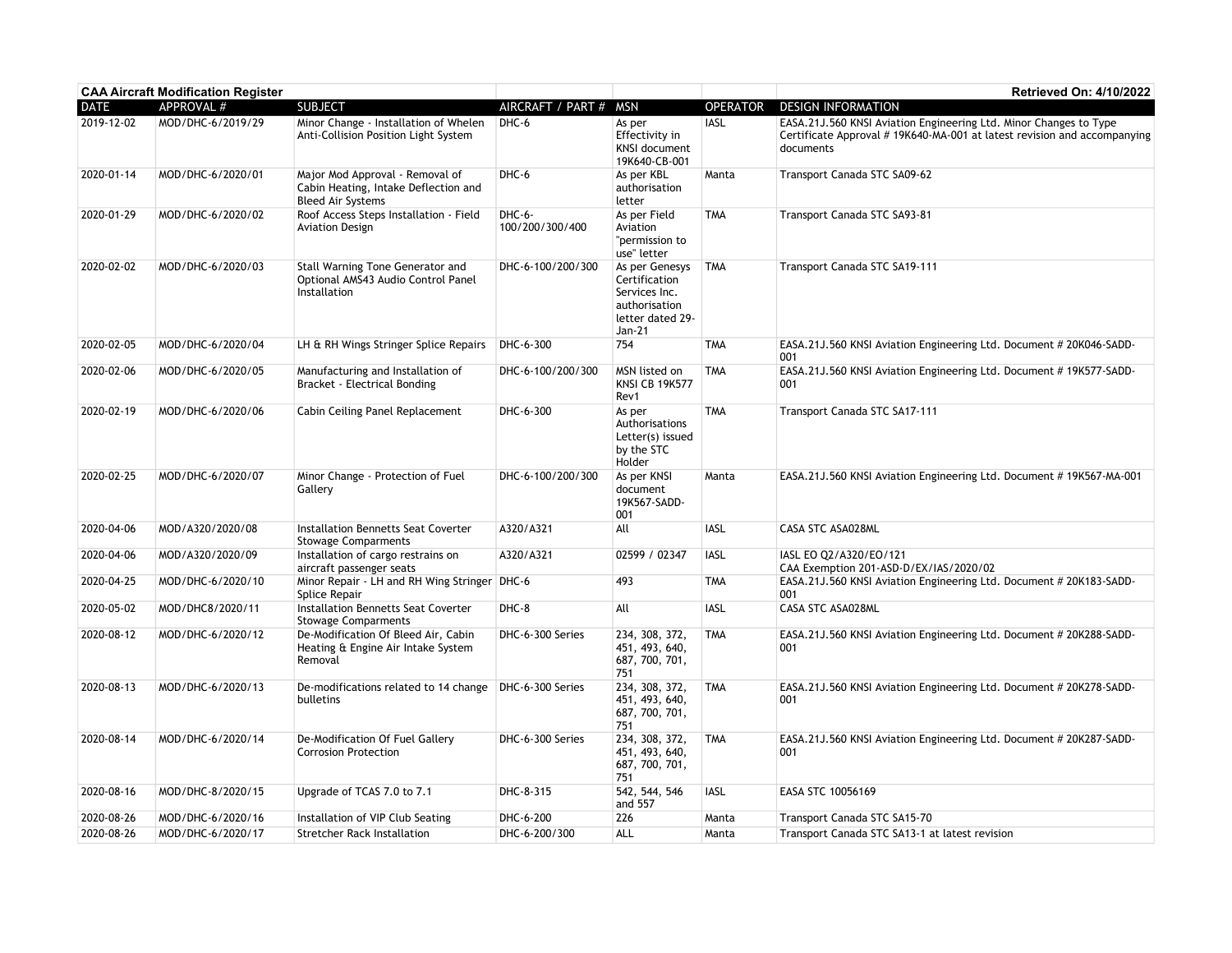| <b>CAA Aircraft Modification Register</b> |                     |                                                                                      |                           |                                                                                  |                 | Retrieved On: 4/10/2022                                                                                                                                                 |
|-------------------------------------------|---------------------|--------------------------------------------------------------------------------------|---------------------------|----------------------------------------------------------------------------------|-----------------|-------------------------------------------------------------------------------------------------------------------------------------------------------------------------|
| <b>DATE</b>                               | APPROVAL #          | <b>SUBJECT</b>                                                                       | AIRCRAFT / PART #         | <b>MSN</b>                                                                       | <b>OPERATOR</b> | <b>DESIGN INFORMATION</b>                                                                                                                                               |
| 2020-09-06                                | MOD/DHC-6/2020/18   | Removal of Cabin Blower Fan                                                          | DHC-6-300                 | 234, 308, 372,<br>451, 493, 640,<br>687, 700, 701,<br>751                        | <b>TMA</b>      | EASA.21J.560 KNSI Aviation Engineering Ltd. Document # 20K349-SADD-<br>001at latest revision and accompanying documents                                                 |
| 2020-09-24                                | MOD/DHC-6/2020/19   | De-modification of Relocation of<br>External Power Receptacle and Main<br>Battery    | DHC-6-300 Series          | 234, 308, 372,<br>451, 493, 640,<br>687, 700, 701,<br>751                        | <b>TMA</b>      | EASA.21J.560 KNSI Aviation Engineering Ltd. Document # 20K339-SADD-<br>001                                                                                              |
| 2020-12-17                                | MOD/DHC-6/2020/16R1 | Installation of VIP Club Seating                                                     | DHC-6                     | As per IKHANA<br>Aircraft Canada<br>Inc.<br>authorisation                        | Manta           | Transport Canada STC SA15-70                                                                                                                                            |
| 2020-12-28                                | MOD/DHC-6/2020/20   | Installation of Document Holder                                                      | DHC-6                     | MSNs on Change   Manta<br>Bulletin 16K564-<br>CB-001                             |                 | EASA.21J.560 KNSI Aviation Engineering Ltd. Minor Change Approval<br>Document #19K564-MA-001 at latest revision                                                         |
| 2021-01-03                                | MOD/DHC-6/2021/01   | Minor change - KNSI CB 19K571 -<br>Installation of Emergency Equipment<br>Provisions | DHC-6                     | MSNs on Change   Manta<br>Bulletin 19K571-<br>CB-001                             |                 | EASA.21J.560 KNSI Aviation Engineering Ltd. Minor Change Approval<br>Document #19K571-MA-001 at latest revision                                                         |
| 2021-01-13                                | MOD/DHC-6/2021/02   | 20K499 - Wings - Wing Upper Skin<br>Damage Repair                                    | DHC-6-300 Series          | 754                                                                              | <b>TMA</b>      | EASA.21J.560 KNSI Aviation Engineering Ltd. Minor Repair Approval<br>Document #20K499-MA-001 at latest revision                                                         |
| 2021-01-24                                | MOD/DHC-6/2021/03   | Major change - Inst. of Fuselage<br>Hinged Fuel Caps                                 | DHC-6-300 Series          | 355                                                                              | Manta           | FAA STC # SA09653RC and Texas Air Services Installation instructions and<br>IPC document # TAS281001                                                                    |
| 2021-01-25                                | MOD/ATR 72/2021/04  | Minor change - Inst. of Provisions for<br>Apple iPad 9.7" (6th Gen)                  | ATR 72-600                | 1506 & 1508                                                                      | Manta           | EASA.21J.560 KNSI Aviation Engineering Ltd. Minor Change Approval<br>Document #18K293-MA-001 at latest revision                                                         |
| 2021-01-31                                | MOD/DHC-6/2021/05   | Minor change - Protection of Fuel<br>Gallery and Its Components                      | DHC-6-300 Series          | MSNs on Change<br><b>Bulletin</b>                                                | Manta           | EASA.21J.560 KNSI Aviation Engineering Ltd. Minor Change Approval<br>Document #19K561-MA-001 at latest revision                                                         |
| 2021-02-09                                | MOD/DHC-6/2021/06   | Minor Change - Wings Alternate<br>Fasteners                                          | DHC-6                     | MSNs on Change   TMA<br><b>Bulletin</b>                                          |                 | DOA No. UK.21J.0560 KNSI Aviation Engineering Ltd. Minor Change<br>Approval Document # 21U022-MA-001 at latest revision                                                 |
| 2021-03-18                                | MOD/DHC-6/2021/07   | Minor Change - Face Mask Caution<br>Decal                                            | DHC-6-<br>100/200/300/400 | All                                                                              | <b>TMA</b>      | TMA Modification Bulletin TMA 2021-01 Rev. A                                                                                                                            |
| 2021-03-23                                | MOD/DHC-6/2021/08   | Major Change - DHC-6 Flap Roller<br>Modification                                     | DHC-6                     | MSNs in the<br>Zimex<br>Authorisation<br>Letter                                  | Manta           | Zimex Aviation Ltd, EASA STC #10072571 Rev 1                                                                                                                            |
| 2021-03-29                                | MOD/DHC-6/2021/09   | Major Change - STC SA09-69 -<br>Decommission of SOO 6095 Fuel<br>System              | DHC-6                     | MSNs in Kenn<br><b>Borek Air</b><br>Authorisation<br>Letter dated 1-<br>Mar-2021 | <b>TMA</b>      | Transport Canada STC SA09-69 and AERO Design Ltd. Document Control<br>List, DCL812, Revision 1, dated 11 September 2009, or later Transport<br>Canada approved revision |
| 2021-03-30                                | MOD/DHC-6/2021/10   | Installation of VIP Club Seating                                                     | DHC-6-300 Series          | 655                                                                              | <b>TMA</b>      | Transport Canada STC SA15-70                                                                                                                                            |
| 2021-04-05                                | MOD/DHC-6/2021/11   | Installation of ELT model<br>ELT4000 (Manufacturer - Artex)                          | DHC-6-100/200/300         | MSNs on Change   TMA<br><b>Bulletin</b>                                          |                 | DOA UK.21J.0560 KNSI Aviation Engineering Ltd. Minor Change Approval<br>Document # 21U026-MA-001 at latest revision                                                     |
| 2021-04-14                                | MOD/DHC-6/2021/12   | RH Wing Stringer Splice Repairs                                                      | DHC-6-300                 | 657                                                                              | <b>TMA</b>      | DOA UK.21J.0560 KNSI Aviation Engineering Ltd. Minor Change Approval<br>Document # 21U079-MA-001 at latest revision                                                     |
| 2021-05-02                                | MOD/DHC-6/2021/13   | RH Wing Stringer Splice Repairs                                                      | DHC-6-300                 | 657                                                                              | <b>TMA</b>      | DOA UK.21J.0560 KNSI Aviation Engineering Ltd. Minor Change Approval<br>Document # 21U097-MA-001 at latest revision                                                     |
| 2021-05-03                                | MOD/DHC-6/2021/14   | Installation of Concorde Lead Acid<br>Battery                                        | DHC-6-100/200/300         | All                                                                              | <b>TMA</b>      | FAA STC# SA03971AT at latest revision                                                                                                                                   |
| 2021-05-18                                | MOD/DHC-6/2021/15   | Ram Air Valve Removal and Blanking<br>Plate Fabrication & Installation               | DHC-6-100/200/300         | As per KNSI<br>document<br>21U084-MA-001<br>at latest<br>revision                | <b>TMA</b>      | DOA UK.21J.0560 KNSI Aviation Engineering Ltd. Minor Change Approval<br>Document # 21U084-MA-001 at latest revision                                                     |
| 2021-06-09                                | MOD/DHC-6/2021/16   | Wing Main Spar Lower Fwd Cap &<br>Stringer Repair Scheme                             | DHC-6-100/200/300         | As per KNSI<br>document<br>21U125-MA-001                                         | <b>TMA</b>      | DOA UK.21J.0560 KNSI Aviation Engineering Ltd. Minor Change Approval<br>Document # 21U125-MA-001 at latest revision                                                     |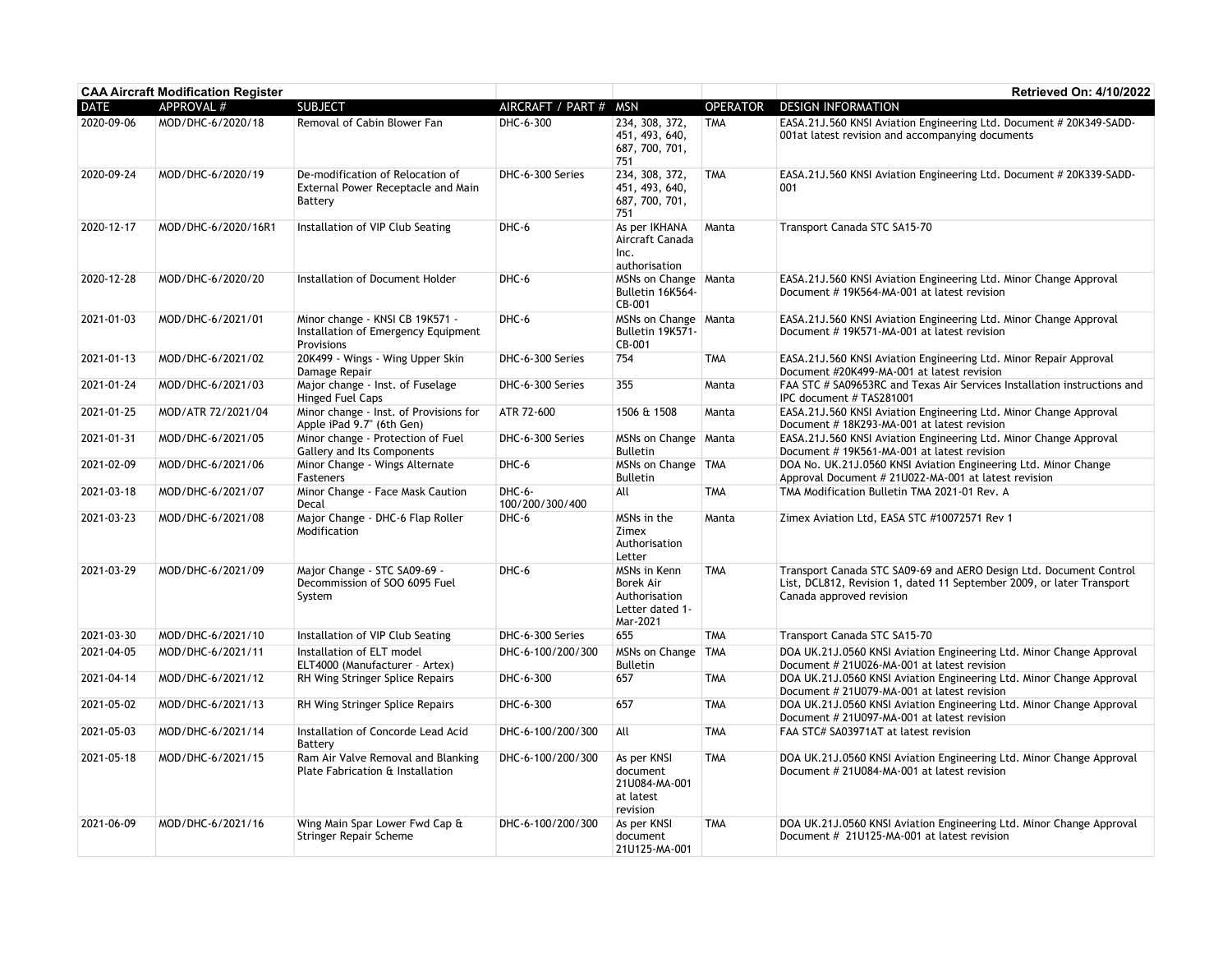|             | <b>CAA Aircraft Modification Register</b> |                                                                                       |                             |                                          |                 | Retrieved On: 4/10/2022                                                                                                                      |
|-------------|-------------------------------------------|---------------------------------------------------------------------------------------|-----------------------------|------------------------------------------|-----------------|----------------------------------------------------------------------------------------------------------------------------------------------|
| <b>DATE</b> | APPROVAL #                                | <b>SUBJECT</b>                                                                        | AIRCRAFT / PART # MSN       |                                          | <b>OPERATOR</b> | <b>DESIGN INFORMATION</b>                                                                                                                    |
| 2021-06-29  | MOD/DHC-6/2021/17                         | NS/FSB Sign Relocation - DHC-6-200<br><b>MSN 045</b>                                  | DHC-6-200                   | 45                                       | <b>TMA</b>      | DOA UK.21J.5060 KNSI Aviation Engineering Ltd. Minor Change Approval<br>Document # 21U129-MA-001 at latest revision                          |
| 2021-07-07  | MOD/DHC-6/2021/18                         | LH Wing Main Spar Web & RH Wing<br>Stringer Repair                                    | DHC-6-300                   | 722                                      | <b>TMA</b>      | #REF!                                                                                                                                        |
| 2021-08-02  | MOD/ATR-72/2021/19                        | Information Systems: Flight<br>Compartment EFB Mount Installation                     | ATR 72-600                  | As per KNSI<br>document<br>21U119-MA-001 | Manta           | UK.21J.0560 KNSI Aviation Engineering Ltd. Minor Change Approval<br>Document # 21U119-MA-001 at latest revision                              |
| 2021-08-10  | MOD/DHC-6/2021/20                         | Installation of Document Holders in<br><b>Flight Deck</b>                             | DHC-6-300                   | 367                                      | Manta           | UK.21J.0560 KNSI Aviation Engineering Ltd. Minor Change Approval<br>Document # 21U117-MA-001 at latest revision                              |
| 2021-08-11  | MOD/DHC-6/2021/21                         | DHC-6 RH Wing Top Skin Repair, P/N:<br>WR6-1002-61, S/N 108                           | DHC-6-300                   | As per IKHANA<br>RD57-529-30A            | <b>TMA</b>      | IKHANA Repair Drawing RD57-529-30A and FAA Form 8110-3 dated 10<br>August 2021 (signed by DERT-605164-MN)                                    |
| 2021-10-31  | MOD/DHC-6/2015/11R1                       | First Aid Kit (FAK) Stowage Installation   DHC-6-                                     | 100/200/300/400             | All                                      | <b>TMA</b>      | UK.21J.0560 KNSI Aviation Engineering Ltd. Minor Change Approval<br>Document # 21U203-MA-001 at latest revision                              |
| 2021-10-31  | MOD/DHC-6/2015/17R1                       | Relocation of Main Battery and<br>External Power Receptacle to Nose<br>Compartment    | $DHC-6-$<br>100/200/300/400 | All                                      | <b>TMA</b>      | UK.21J.0560 KNSI Aviation Engineering Ltd. Minor Change Approval<br>Document # 21U205-MA-001 at latest revision                              |
| 2021-10-31  | MOD/DHC-6/2015/21R1                       | Rain gutter installation - Cabin and<br>Cockpit doors                                 | DHC-6-<br>100/200/300/400   | All                                      | <b>TMA</b>      | UK.21J.0560 KNSI Aviation Engineering Ltd. Minor Change Approval<br>Document # 21U191-MA-001 at latest revision                              |
| 2021-10-31  | MOD/DHC-6/2016/01R1                       | Infant Life Vest Pouch Installation                                                   | DHC-6-<br>100/200/300/400   | All                                      | <b>TMA</b>      | UK.21J.0560 KNSI Aviation Engineering Ltd. Minor Change Approval<br>Document # 21U182-MA-001 at latest revision                              |
| 2021-10-31  | MOD/DHC-6/2016/07R1                       | Equipment and Furnishing - Cargo Net<br>Installation                                  | $DHC-6-$<br>100/200/300/400 | All                                      | <b>TMA</b>      | UK.21J.0560 KNSI Aviation Engineering Ltd. Minor Change Approval<br>Document # 21U204-MA-001 at latest revision                              |
| 2021-10-31  | MOD/DHC-6/2016/14R1                       | Installation of Document Holders on<br>DHC-6-100/200 and 300 Series                   | DHC-6-100/200/300           | All                                      | <b>TMA</b>      | UK.21J.0560 KNSI Aviation Engineering Ltd. Minor Change Approval<br>Document # 21U183-MA-001 at latest revision                              |
| 2021-10-31  | MOD/DHC-6/2016/18R1                       | Installation of card holder on control<br>yokes                                       | DHC-6-<br>100/200/300/400   | All                                      | <b>TMA</b>      | UK.21J.0560 KNSI Aviation Engineering Ltd. Minor Change Approval<br>Document # 21U193-MA-001 at latest revision                              |
| 2021-10-31  | MOD/DHC-6/2016/19R1                       | Installation of Window Shield on RH<br>Rear cabin door window                         | DHC-6-<br>100/200/300/400   | All                                      | <b>TMA</b>      | UK.21J.0560 KNSI Aviation Engineering Ltd. Minor Change Approval<br>Document # 21U184-MA-001 at latest revision                              |
| 2021-10-31  | MOD/DHC-6/2017/04R1                       | Crash Axe Installation on Cockpit<br>Sidewall                                         | DHC-6-<br>100/200/300/400   | All                                      | <b>TMA</b>      | UK.21J.0560 KNSI Aviation Engineering Ltd. Minor Change Approval<br>Document # 21U185-MA-001 at latest revision                              |
| 2021-10-31  | MOD/DHC-6/2017/11R1                       | Aluminium tape to prevent seawater<br>ingress into fuel gallery                       | DHC-6-<br>100/200/300/400   | All                                      | <b>TMA</b>      | UK.21J.0560 KNSI Aviation Engineering Ltd. Minor Change Approval<br>Document # 21U195-MA-001 at latest revision                              |
| 2021-10-31  | MOD/DHC-6/2017/14R1                       | Cockpit Life Vest Pouch Installation                                                  | $DHC-6-$<br>100/200/300/400 | All                                      | <b>TMA</b>      | UK.21J.0560 KNSI Aviation Engineering Ltd. Minor Change Approval<br>Document # 21U189-MA-001 at latest revision                              |
| 2021-10-31  | MOD/DHC-6/2017/15R1                       | <b>Emergency Torch Pouch Installations</b>                                            | DHC-6-<br>100/200/300/400   | All                                      | <b>TMA</b>      | UK.21J.0560 KNSI Aviation Engineering Ltd. Minor Change Approval<br>Document # 21U187-MA-001 at latest revision                              |
| 2021-10-31  | MOD/DHC-6/2017/22R1                       | Fuel Drain Valve Cap Installation                                                     | DHC-6-<br>100/200/300/400   | All                                      | <b>TMA</b>      | UK.21J.0560 KNSI Aviation Engineering Ltd. Minor Change Approval<br>Document # 21U200-MA-001 at latest revision                              |
| 2021-10-31  | MOD/DHC-6/2018/08R1                       | Removal of Ashtray Assy Bracket of the DHC-6-<br>Control Column                       | 100/200/300/400             | All                                      | <b>TMA</b>      | UK.21J.0560 KNSI Aviation Engineering Ltd. Minor Change Approval<br>Document # 21U196-MA-001 at latest revision                              |
| 2021-10-31  | MOD/DHC-6/2019/01R1                       | Installation of Alternative Hardware in   DHC-6-<br><b>Various Components</b>         | 100/200/300/400             | All                                      | <b>TMA</b>      | UK.21J.0560 KNSI Aviation Engineering Ltd. Minor Change Approval<br>Document # 21U197-MA-001 at latest revision                              |
| 2021-10-31  | MOD/DHC-6/2019/05R1                       | Fabrication & Installation of float<br>pump stowage brkt., clips & dip stick<br>brkt. | DHC-6-<br>100/200/300/400   | All                                      | <b>TMA</b>      | UK.21J.0560 KNSI Aviation Engineering Ltd. Minor Change Approval<br>Document # 21U199-MA-001 at latest revision                              |
| 2021-10-31  | MOD/DHC-6/2019/10R1                       | Cabin Reconfiguration                                                                 | DHC-6-100/300/400           | All                                      | <b>TMA</b>      | UK.21J.0560 KNSI Aviation Engineering Ltd. Minor Change Approval<br>Document # 21U202-MA-001 at latest revision                              |
| 2021-10-31  | MOD/DHC-6/2019/13R1                       | Installation of roof access steps on<br>fuselage                                      | DHC-6-100/200/300           | All                                      | <b>TMA</b>      | UK.21J.0560 KNSI Aviation Engineering Ltd. Minor Change Approval<br>Document # 21U192-MA-001 at latest revision                              |
| 2021-10-31  | MOD/DHC-6/2019/28R1                       | LOPA Cabin Reconfiguration                                                            | DHC-6-100/300/400           | All                                      | <b>TMA</b>      | UK.21J.0560 KNSI Aviation Engineering Ltd. Minor Change Approval<br>Document # 21U223-MA-001 at latest revision                              |
| 2021-10-31  | MOD/DHC-6/2020/05R1                       | Manufacturing and Installation of<br>Electrical bonding brackets.                     | DHC-6-<br>100/200/300/400   | All                                      | <b>TMA</b>      | UK.21J.0560 KNSI Aviation Engineering Ltd. Minor Change Approval<br>Document # 21U188-MA-001 at latest revision                              |
| 2021-11-04  | MOD/DHC-6/2021/22                         | Installation of PDM Airstair door                                                     | DHC-6-100/200/300           | All                                      | <b>TMA</b>      | FAA STC SA612NE dated March 4, 2020 or later and PMA Design &<br>Manufacturing (PDM) ICA Doc # PDM-ICA110 Rev B dated 8 Dec 2020 or<br>later |